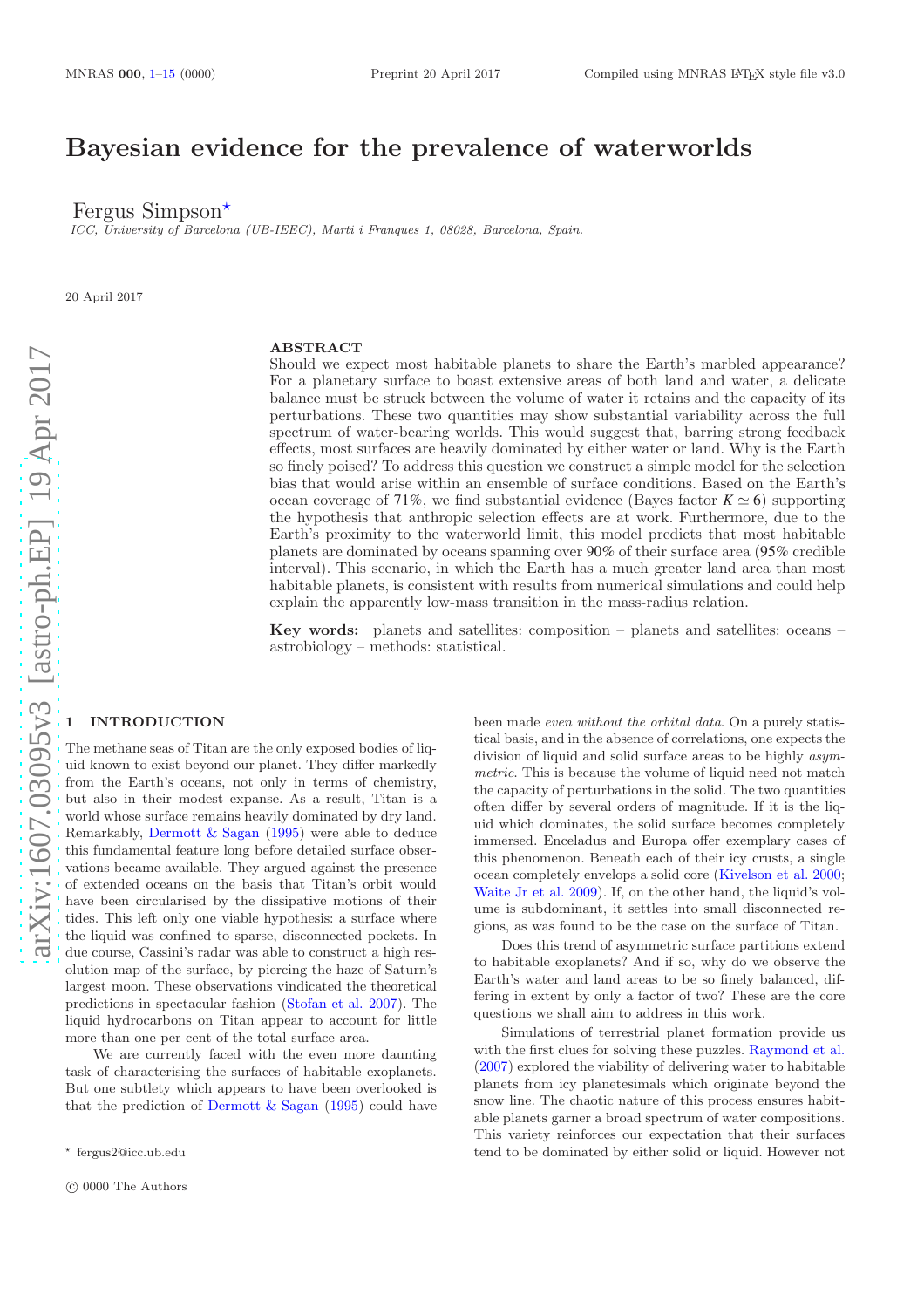

<span id="page-1-1"></span>Figure 1. The oceanic fine-tuning problem. *Left:* The ocean coverage as a function of the surface water volume, normalised in terms of the capacity of surface perturbations. The solid line describes any solid surface with a Gaussian hypsometry. This will serve as our model for the statistical average across all habitable worlds. The dot-dashed line depicts the effect of adopting the shape of the Earth's elevation profile [\(Eakins & Sharman 2012](#page-13-6)), while the dotted line (barely distinguishable) corrects for the isostatic depression of the seabed. The thick dashed line shows the response for the elevation profile of Mars. The thin vertical dashed line demonstrates that the Earth's value of *S*<sup>⊕</sup> ≃ 4 is precariously close to the waterworld limit. *Right:* Three different models of the habitable land area, expressed as a fraction of the total surface area. The dotted, dashed and solid lines correspond to values of  $\alpha = \frac{1}{5}$ , 1,5 respectively, and the habitable area is defined by equation [\(7\)](#page-5-0). These curves are generated using a Gaussian hypsometry, as depicted in the left hand panel.

all water will reside on a planet's surface. Some will remain locked in the mantle, while a further portion will be lost through the upper atmosphere. Indeed a number of processes can influence the depths of the oceans [\(Schubert & Reymer](#page-13-7) [1985](#page-13-7); [McGovern & Schubert 1989](#page-13-8); [Kasting & Holm 1992;](#page-13-9) [Holm 1996](#page-13-10); [Abbot et al. 2012;](#page-13-11) [Cowan & Abbot 2014\)](#page-13-12). If sufficiently strong feedback mechanisms are at work, it may be possible to ensure that the depths of oceans match the amplitude of perturbations in the crust. In which case, we ought to expect many habitable planets to resemble the Earth's division of land and sea. However it remains unclear if any are strong enough to correct for variations in water volume of more than one order of magnitude. Alternatively, habitable planets display a broad distribution of surface conditions, and for the case of the Earth we just 'got lucky' [\(Cowan & Abbot 2014](#page-13-12)). But, given that trillions of dice have been rolled, do we require any luck at all? Perhaps the dice were weighted in favour of a balanced surface.

The earliest applications of anthropic selection were of a binary nature, in that they addressed the question of whether a particular set of conditions forbade our existence [\(Carter 1974;](#page-13-13) [Carter & McCrea 1983](#page-13-14); [Barrow](#page-13-15) [1986](#page-13-15); [Weinberg 1987\)](#page-13-16). Later, more refined studies invoked Bayesian statistics to deliver quantitative assessments of how our cosmic environment may be biassed by our existence [\(Efstathiou 1995;](#page-13-17) [Garriga et al. 2004](#page-13-18); [Tegmark et al.](#page-13-19) [2006](#page-13-19); [Peacock 2007;](#page-13-20) [Simpson 2016b](#page-13-21); [Simpson 2016c](#page-13-22)). Until recently, the application of Bayesian anthropic reasoning was restricted to the cosmological realm. The hypothetical ensemble of cosmic conditions has a number of theoretical motivations, yet any experimental evidence lies tantalisingly beyond our grasp. No such limitations exist for the ensemble of habitable planets. [Simpson](#page-13-22) [\(2016c](#page-13-22)) used a simple population model to argue that our planet is likely to be towards

the large end of the spectrum,<sup>[1](#page-1-0)</sup> inferring the radius  $R$  of a given planet with intelligent life to be  $R < 1.2R_{\oplus}$  (95% confidence bound). Empirical analyses by [Rogers](#page-13-23) [\(2015](#page-13-23)) and Chen  $\&$  Kipping [\(2016\)](#page-13-24) appear to support these findings, with the latter study concluding that the Terran-Neptunian divide occurs at approximately  $1.2R_{\oplus}$ . Whether its the multiverse, extra-terrestrial life, or even the longevity of our species [\(Gott 1993](#page-13-25); [Simpson 2016a](#page-13-26)), putting this predictive framework to the test is rarely practical. Yet the characterisation of habitable exoplanets provides a remarkable opportunity to do just that.

In this work we turn our attention to the selection effect involving a planet's ocean coverage. Our understanding of the development of life may be far from complete, but it is not so dire that we cannot *drastically* improve on the implicit approximation that all habitable planets have an equal chance of hosting intelligent life. Should we consider planets with different land-ocean divides to have an equal chance of producing an intelligent species such as *Homo Sapiens*? Few would doubt whether the Earth's surface configuration is better suited to supporting a diverse biosphere than *Tatooine*. It is this small piece of knowledge that can be exploited to update our prior belief for the surface conditions among the ensemble of habitable planets.

In §[2](#page-2-0) we explore the fine-tuning problem associated with the Earth's oceans, and review two approaches for tackling the problem: feedback processes and observational selection effects. In §[3](#page-4-0) we quantify the relative probability of observing a host planet based on its habitable area. The model we use for the ensemble of surface conditions is defined in §[4.](#page-6-0) Our

<span id="page-1-0"></span><sup>1</sup> See also the pedagogical animation by MinutePhysics: [https://youtu.be/KRGca\\_Ya6OM](https://youtu.be/KRGca_Ya6OM)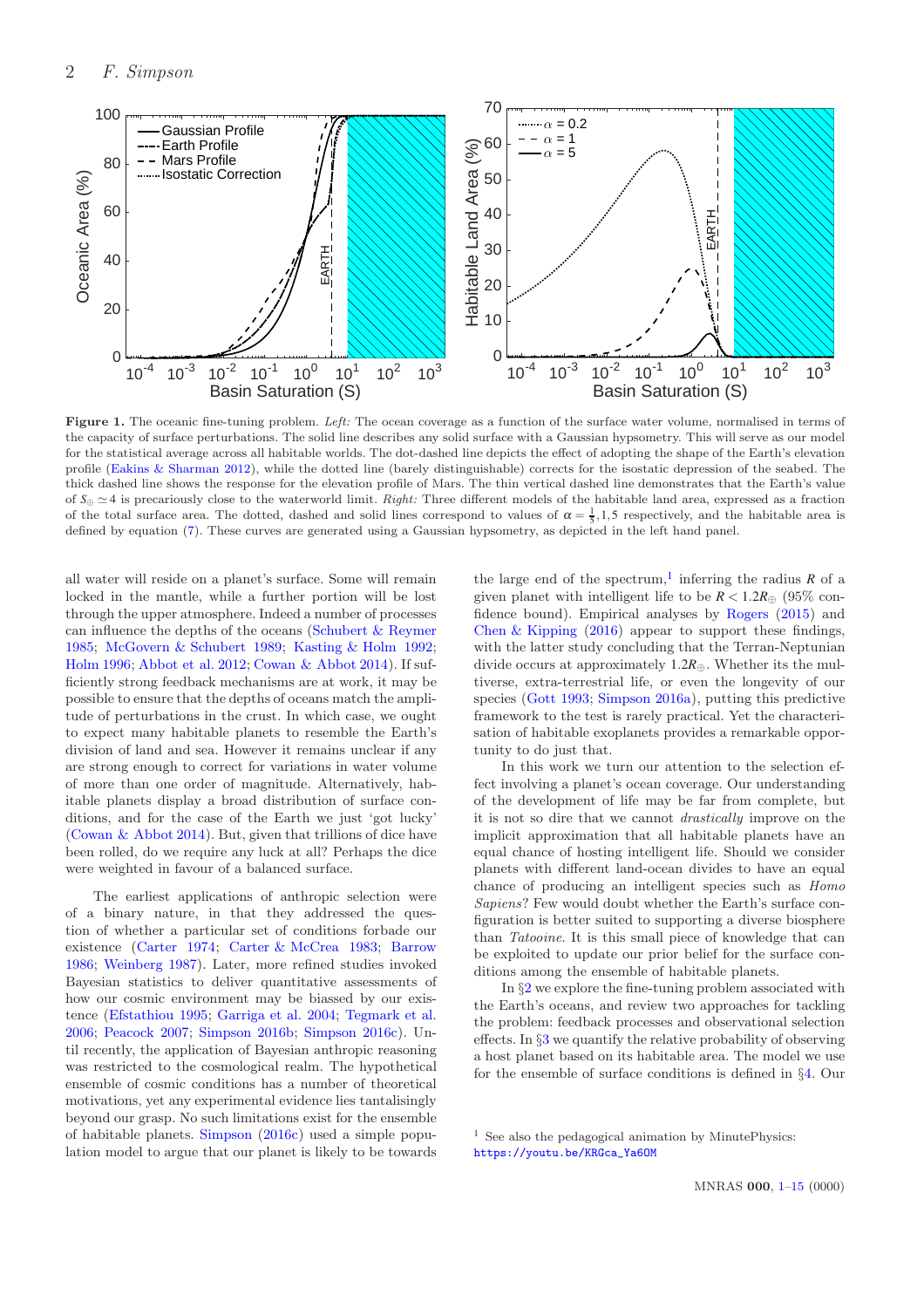main results are presented in §[5,](#page-7-0) before concluding with a discussion in §[6.](#page-9-0)

#### <span id="page-2-0"></span>2 THE OCEANIC FINE-TUNING PROBLEM

#### 2.1 Basin Saturation

To facilitate a comparison of surface conditions across the gamut of habitable worlds, it is instructive to introduce the *basin saturation S*. This dimensionless quantity is defined as the ratio of the surface water volume  $V_w$  to the capacity of the basin  $V_{\rm b}$ ,

<span id="page-2-3"></span>
$$
S \equiv \frac{V_{\rm w}}{V_{\rm b}}\,. \tag{1}
$$

Here we shall take the basin capacity  $V<sub>b</sub>$  to be the volume of liquid required to cover half of the solid surface.[2](#page-2-1) By construction, a sub-saturated world  $(S < 1)$  will have a surface dominated by land, while a super-saturated world  $(S > 1)$ will be mostly covered by water. The Earth's saturation value is  $S_{\oplus} \simeq 4$ . One could generalise this expression beyond water, to encompass any liquid. For example, Titan's lakes have an estimated volume of around 9,000 km<sup>3</sup>, corresponding to a basin saturation value of approximately  $10^{-4}$ .

Throughout this work we shall use the term habitable planet to refer to those worlds which possess a permanent body of surface water, such that *S* > 0. The full ensemble of habitable planets will span a distribution that we shall denote  $p(S)$ . Unless  $p(S)$  has *both* a mean close to unity ( $\mu_S \sim$ 1) and a small standard deviation ( $\sigma_S \lesssim 1$ ) then most planets will have imbalanced surfaces, dominated by either land or ocean. The oceanic fine-tuning problem may therefore be stated as follows: Why should we find ourselves on a planet with a saturation value *S* of the order unity, as opposed to *S* ≫ 1 or *S* ≪ 1?

There are three viable hypotheses:

(i)  $\mathcal{H}_0$ : *Luck*. The distribution of saturation values  $p(S)$  is not localised at *S* ∼ 1, yet by chance we arrived at the point  $S_{\oplus} \sim 1$ .

(ii)  $\mathcal{H}_1$ : *Selection*. The distribution of saturation values  $p(S)$  is not localised at  $S \sim 1$ , but land-based observers such as humans inhabit an inherently biased sample of habitable planets, such that the conditional distribution  $p(S|H)$  is localised close to  $S \sim 1$ . This scenario is explored in Section [2.2.](#page-2-2)

(iii)  $H_2$ : *Feedback*. The distribution  $p(S)$  is localised close to *S* ∼ 1 due to feedback mechanisms. This hypothesis is discussed in Section [2.3.](#page-3-0)

Why might the terrestrial value, *S*⊕, be prone to selection bias? Consider the relationship between the basin saturation value *S* and the fractional oceanic area  $f_w$ . This relationship is illustrated by the solid line in the left hand panel of Figure [1,](#page-1-1) for the case of a Gaussian elevation profile. The dot-dashed and dashed lines utilise the elevation profiles of the Earth and Mars respectively. Meanwhile the shaded region  $(S > 10)$  denotes the regime in which over 99.7% (3 $\sigma$ ) of a Gaussian surface is immersed. This fraction will change slightly for different elevation profiles, but only the most contrived shapes would retain a substantial land mass. (For example, if we tried to carve out more room for the Earth's oceans, by excavating 2/3rds of the continental land mass and replacing it with water, this would raise our basin saturation value from 4 to 6). The Earth's saturation value, as represented by a vertical dashed line, sits close to the threshold at which planets transition to water worlds. Is it just a coincidence that we are located close to a critical point, beyond which our existence would not have been possible? Coincidences often arouse our suspicion, but this is an intuitive response, one that is difficult to quantify. Fortunately Bayesian statistics offer a means to analyse and quantify the source of this distrust (see e.g. [MacKay 2003](#page-13-27)).

Note that for any Gaussian elevation profile, the expression [\(1\)](#page-2-3) for the basin saturation has the generic solution

$$
S = \frac{\int_{-\infty}^{z} \frac{1}{2} + \frac{1}{2} \operatorname{erf}(x) dx}{\int_{-\infty}^{0} \frac{1}{2} + \frac{1}{2} \operatorname{erf}(x) dx} = e^{-z^2} + z\sqrt{\pi} \operatorname{erf}(z),
$$
 (2)

where  $z \equiv \sqrt{2} \text{erf}^{-1} (1 - 2 f_w)$ . Here erf denotes the error function, while the parameter *z* represents the sea level's displacement from the median elevation.

Both  $V_w$  and  $V_b$ , and therefore  $S$ , will exhibit some timedependence over geological timescales. To draw a fair comparison across different planets, we must therefore specify a fixed reference point. Here we shall concern ourselves with their values at an age of 4Gyr, the approximate time required for the emergence of land-based and intelligent life on Earth. Therefore Mars, for example, would be considered to have  $S = 0$ , despite its possible early period of habitability. Note that by imposing this age restriction we effectively exclude planets hosted by higher mass stars,  $M \geq$ 1.4*M*⊙. By this time these stars will have evolved off the main sequence, posing a serious challenge for habitability [\(Ramirez & Kaltenegger 2016](#page-13-28)). Planets within lower mass M-dwarf systems are included, unless the emergence of complex life has been compromised by their heightened stellar activity.

With this definition, we expect to find a bimodal distribution for *S*. Those planets which lose water on a timescale much less than  $4Gyr$  will be deemed uninhabitable,  $S = 0$ , while those capable of retaining water shall form a broader distribution  $p(S)$ .

#### <span id="page-2-2"></span>2.2 The luck of natural selection

As is evident from Figure [1,](#page-1-1) the Earth appears precariously close to the waterworld limit. This marks the transition to a regime where the existence of our species would no longer be viable. Such proximity to a critical limit is exactly what one expects to find, under one condition: the bulk of the probability distribution lies beyond the critical point. In other words, if we cannot exist on a waterworld, yet most habitable planets are waterworlds, then we should expect to live on a planet close to the waterworld limit. This is the same line of reasoning used by [Weinberg](#page-13-16) [\(1987](#page-13-16)) to predict the value of the cosmological constant.

Given how closely the cosmic argument parallels our

<span id="page-2-1"></span><sup>&</sup>lt;sup>2</sup> Note that we could equally have defined  $V<sub>b</sub>$  in terms of the volume required to cover 100% of the area. However this quantity is more challenging to model as it is highly sensitive to the extreme tail of the elevation profile.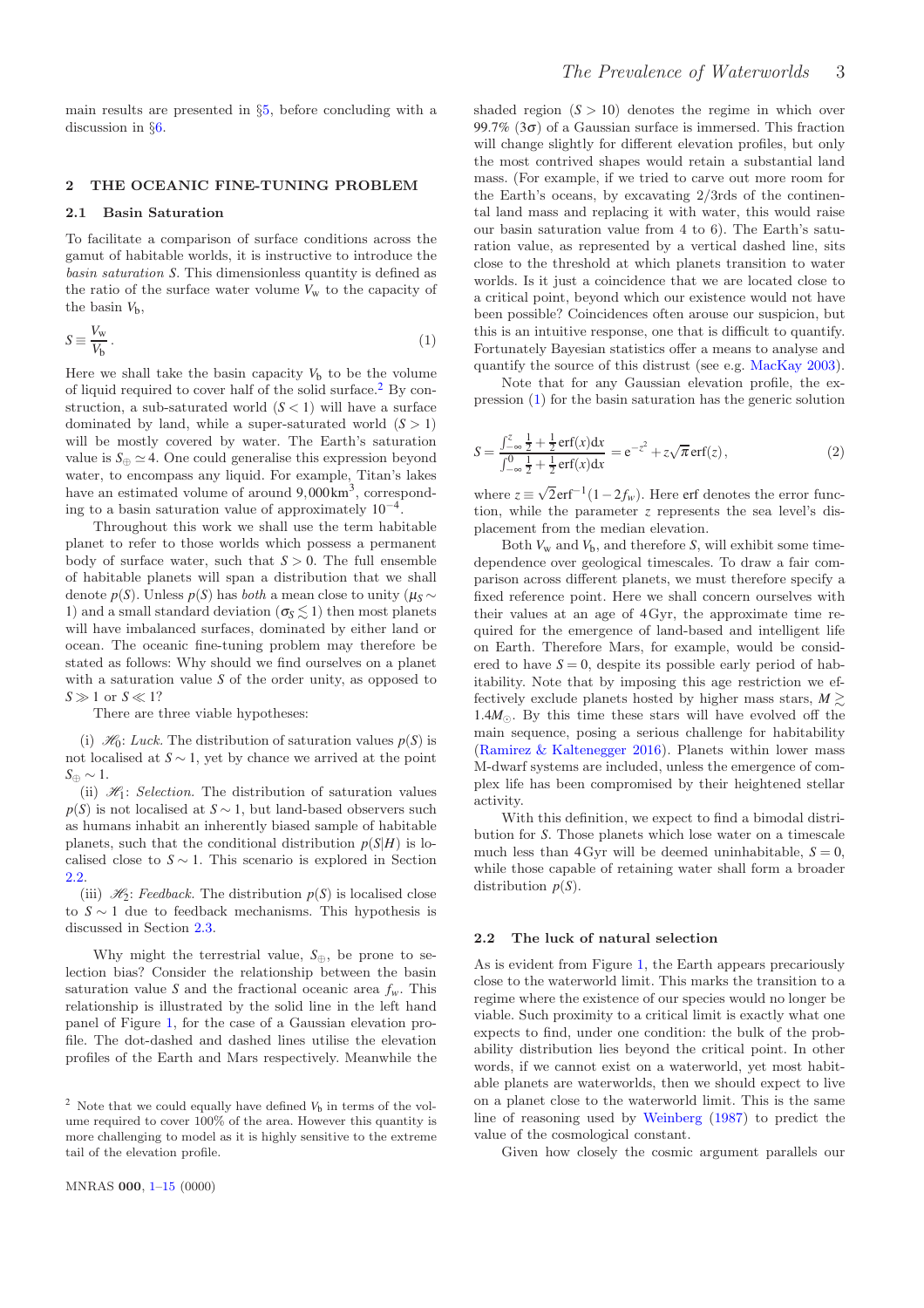<span id="page-3-1"></span>Table 1. Characteristics of known solid surfaces.

|         | Radius<br>R(km) | RMS Elevation<br>$\sigma_h(km)$ | Basin Capacity<br>$V_{\rm b} (10^6 \,\rm km^3)$ | Basin Saturation |
|---------|-----------------|---------------------------------|-------------------------------------------------|------------------|
| Moon    | 1,737           | 1.95                            | 59                                              | -                |
| Mercury | 2,440           | 1.09                            | 65                                              |                  |
| Titan   | 2,575           | 0.13                            | 8                                               | $10^{-4}$        |
| Mars    | 3,390           | 2.98                            | 343                                             |                  |
| Venus   | 6,052           | 0.68                            | 248                                             |                  |
| Earth   | 6.371           | 2.51                            | 1.021                                           |                  |

planetary one, it is worth revisiting the logical steps followed by [Weinberg](#page-13-16) [\(1987\)](#page-13-16). There may be an ensemble of cosmic conditions, and this ensemble defines a probability distribution for the cosmological constant,  $p(\Lambda)$ . Values of the cosmological constant greater than some critical value  $\Lambda_c \sim 10^{-120}$  prohibit the formation of galaxies. If most values of the cosmological constant are too large to permit life, then the selection effect associated with our existence will truncate most of the probability distribution  $p(\Lambda)$ , such that  $p(\Lambda > \Lambda_c) = 0$ . Despite the very large uncertainty in the functional form of  $p(\Lambda)$ , a single sample ought to lie close to the point of truncation, provided the tail of the distribution is smooth and featureless. It was this statistical insight that led Weinberg to conclude that the value of the cosmological constant in our Universe is within an order of magnitude of the critical value required to obstruct galaxy formation. Empirical verification arrived little more than a decade later [\(Riess et al. 1998](#page-13-29); [Perlmutter et al. 1999](#page-13-30)).

Returning to the case of planetary oceans, we are faced with a somewhat analogous situation. In place of  $\Lambda$ , we now consider the influence of a planet's ocean coverage. Given that our existence would not have been tenable on waterwolds, this imposes an upper bound given by  $S_c \simeq 10$ . In which case, the selection effect truncates the full  $p(S)$  distribution, such that  $p(S > S_c) = 0$ . If the bulk of habitable planets lie beyond the threshold - i.e. they are waterworlds then we should fully expect to find that our home planet lies in the range  $1 < S_{\oplus} < 10$ . Conversely if the bulk of habitable planets fall below the threshold, such that waterworlds are outnumbered, then we have no immediate expectation that our planet should lie in close proximity to the threshold.

There is an important difference between the cosmological and planetary inferences. For the case of the cosmological constant, the hypothetical ensemble was used to predict the local value. For the case of planetary oceans, the information passes in the opposite direction: it is our local value which is being used to predict the nature of the ensemble. That is the core concept which underlies this work.

For a further example on the importance of selection effects, we turn to biology. Early civilisations assumed a creator was responsible for all of the highly complex designs exhibited by living creatures. These designs, it turned out, could be explained by a mechanism of natural selection [\(Matthew 1831](#page-13-31); [Darwin 1872](#page-13-32)). This went on to become one of the most famous and widely accepted results in science.

Evolution determined which genes we call our own, but what determined which planet we call home? If one wishes to avoid invoking a creator, then one must accept that a higher tier of natural selection took place - on a truly cosmic scale. Unlike the animal kingdom, where genetic material undergoes sequential generations, planetary selection is a shotgun approach. Only a single 'generation' exists. But the planetary population is vast, with their broad ensemble of characteristics mimicking the range of genetic mutations. The end result is highly analogous. Our genes, and our planet, are those which have proven to be highly successful at producing life. In biology, we cannot see those genetic mutations which are associated with sterility. In the same way, no individual in the Universe evolved on a planet whose characteristics are associated with sterility. From this deep selection process grows the appearance of design.

The apparent fine-tuning of the Earth's orbit - that it is neither too close to the Sun for its oceans to boil, nor too remote for them to freeze - is readily attributed to the importance of liquid water in the development and sustenance of life. Could the Earth's ocean coverage be a further example of illusory design? The land-ocean divide is likely to have a major impact on the probability of forming an intelligent land-based species such as our own. Planets with only small areas of exposed land will have a much more limited range of land-based species, and this prospect vanishes altogether in the case of total ocean domination. Conversely, consider a planet identical to the Earth, except it has only sufficient surface water to fill the Mariana Trench. It is still technically classified as habitable, but would it be as likely as the Earth to produce a species such as ourselves? There would only be a tiny area of habitable land, while the remainder is arid desert.

Establishing a selection process based on land-based species does *not* discount the plausibility of water-based observers. There may be a number of water-based and land based observers, but *a priori* it is extremely unlikely that these two numbers are a similar order of magnitude. And since we find ourselves to be land-based observers, it is highly probable that we are vastly more numerous than any waterbased counterparts.

# <span id="page-3-0"></span>2.3 Feedback Mechanisms

If most habitable planets possess an approximately even divide between land and oceans, despite a variety of initial conditions at the time of their formation, then some process or combination of processes must act to equilibrate the ocean and basin volumes. Here we briefly review some of the processes which are capable of relating these quantities.

*Isostatic Equilibrium:* To a certain extent, the oceans make room for themselves by exploiting their own weight. Deeper, heavier oceans impart a higher pressure on the seabed, which pushes the crust lower into the mantle. The magnitude of this effect is proportional to the water-tomantle density ratio, which in the case of the Earth is approximately one third. So if the Earth's oceans were to sud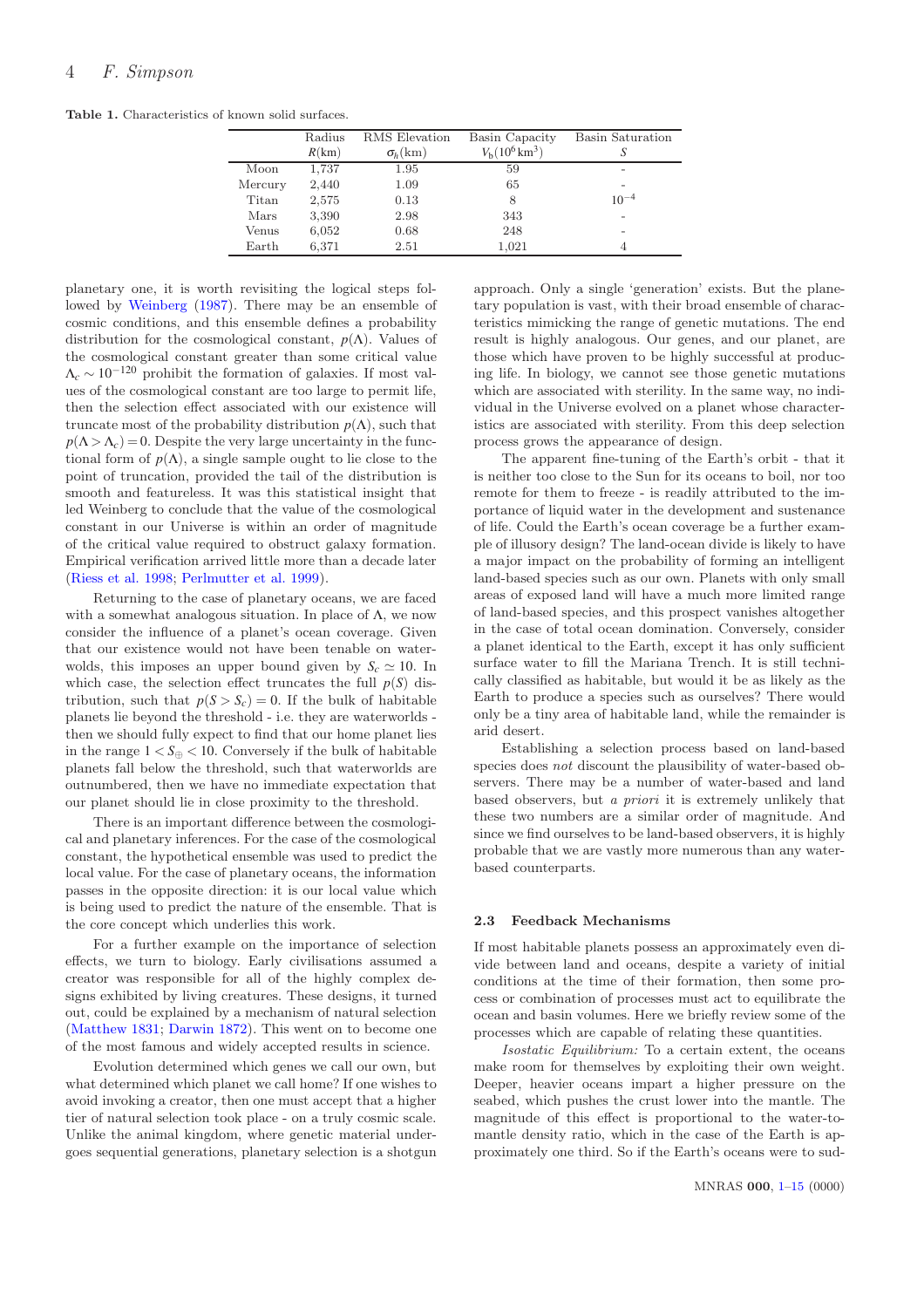denly vanish, seabeds would rise by an average of one kilometre. The influence of this feedback mechanism is illustrated in the left hand panel of Figure [1.](#page-1-1) The solid line shows how the fractional ocean coverage would evolve for different quantities of surface water, when fixing the Earth's elevation profile. The dotted line shows the corrected curve, taking into account the effect of isostasy. The two lines are only distinguishable within a narrow regime, where the oceans are a comparable depth to the continents. Isostacy therefore cannot help make substantial corrections to the land-ocean divide.

*Deep Water Cycle:* Water is recycled between the oceans and the crust: it is emitted at mid-ocean ridges, and returned via the subduction of tectonic plates. What is less well understood is the extent to which water is transported deeper into the mantle. [Kasting & Holm](#page-13-9) [\(1992](#page-13-9)) proposed that an exchange of water between the crust and mantle could act as a buffer, preventing the oceans from becoming much shallower than their current depths (see also [Hirschmann 2006](#page-13-33)). [Cowan & Abbot](#page-13-12) [\(2014](#page-13-12)) present a model which accounts for the stronger surface gravity on super earths, which suggests larger terrestrial planets could maintain an exposure of land. While these processes certainly have the potential to provide significant feedback effects, the capacity of the Earth's mantle is thought be within a factor of ten of the oceans [\(Inoue et al. 2010](#page-13-34)). It therefore cannot correct for order-of-magnitude fluctuations in water composition.

*Self Arrest:* If large excesses of water aren't stored in the mantle, the alternative disposal route is via the upper atmosphere. [Abbot et al.](#page-13-11) [\(2012](#page-13-11)) propose that some waterdominated planets may initiate a 'moist greenhouse' phase, which endures until they have lost sufficient water to expose continents. At this point, CO2 is sequestered via silicate weathering, thereby bringing the climate under control. This model has the appealing property that an approximately even land-ocean divide will serve to maximise the weathering rate, as a balance of exposed land and precipitation is required. The climactic impact of a high CO2 concentration has been explored by [Kasting & Ackerman](#page-13-35) [\(1986\)](#page-13-35) and more recently [Ramirez et al.](#page-13-36) [\(2014](#page-13-36)), who demonstrate that the Earth's atmosphere is likely to be stable against a runaway greenhouse effect, potentially allowing for a controlled release of excess water. However a consensus on the matter has yet to be reached. [Wordsworth & Pierrehumbert](#page-13-37) [\(2013\)](#page-13-37) argue that atmospheric cooling effects may act to limit the escape of  $H_2O$  in most cases. They conclude that significant water loss through the upper atmosphere may only occur under special conditions.

*Erosion & Deposition:* One of the more distinctive features seen in the left panel of Figure [1](#page-1-1) is the sharp drop in land area associated with a modest rise in the current sea level. This feature has been associated with the processes of erosion and deposition [\(Rowley 2013](#page-13-38)). This reduces the amplitude of perturbations, and leads to a build up of material close to sea level. The extent to which it can influence area coverage is unclear. As with isostacy, its efficacy is limited to the regime where a balance between land and ocean areas is already in place.

In summary, while each of the above mechanisms contribute to the complex relationship between elevation and the volume of surface water, it remains unclear that they



<span id="page-4-1"></span>Figure 2. A schematic diagram of the nested hierarchy of planets based on their biological status. Progressively deeper subsets are associated with environments which are increasingly well suited to nurturing the development of living organisms.

are strong enough to equilibrate the diverse conditions of habitable planets. Aside from variability in their water composition, planets will also display variable crust compositions, a range of surface gravities, and differing degrees of tectonic activity, all of which will contribute to a broad variety of elevation profiles. That being the case, in this work we shall focus on the prospect that habitable planets display a broad range of surface water-to-basin volume ratios, such that  $\sigma_S/S$  is of the order unity.

#### <span id="page-4-0"></span>3 TERRESTRIAL SELECTION EFFECTS

How can the terrestrial value of some parameter,  $\theta_{\oplus}$ , be used to inform us of the full ensemble of planets in the Universe,  $p(\theta)$ ? For an unbiased sample, then  $\theta_{\oplus}$  represents an unbiased estimator of the population mean. However the stringent conditions required for intelligent life to evolve on a planet are likely to impose a bias on  $\theta_{\oplus}$ . In order to quantify this effect, we turn to Bayes' Theorem

<span id="page-4-2"></span>
$$
p_{\oplus}(\theta) \propto p(\theta)p(O|\theta), \qquad (3)
$$

Here  $p(\theta)$  denotes the probability distribution of  $\theta$  across all planets, while  $p_{\oplus}(\theta) \equiv p(\theta|O)$  denotes the probability of an observer's host planet having a parameter <sup>θ</sup>. Meanwhile  $p(O|\theta)$  is the term responsible for inducing a selection effect. It is often neglected or forgotten because it can be challenging to estimate, yet it is categorically incorrect to do so [\(Tegmark et al. 2006\)](#page-13-19). Even the most innocuous of parameters, such as the proportion of Argon in the atmosphere, are not immune from this selection bias. If it is correlated with any variable that influences the formation or development of life, such as the abundance of water or hydrocarbons, then a selection bias will arise. Therefore, in principle at least, the observed value of almost any of the Earth's features could lie in the far extremities of the full distribution of habitable planets.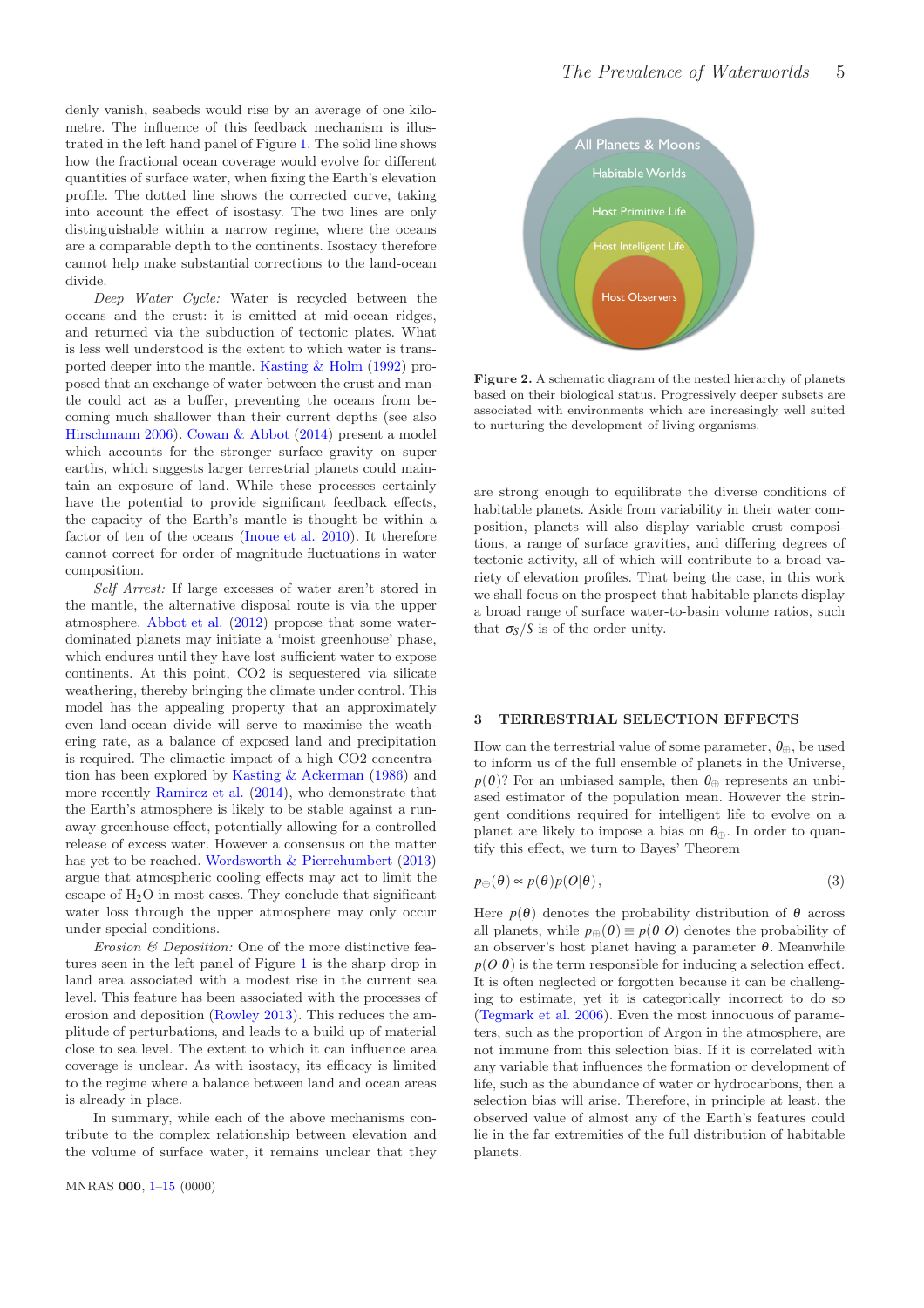## 3.1 Planetary Fecundity

A planet's fractional ocean coverage  $f_w$  has a major influence on the area available for land-based species to evolve and thrive, and therefore it is likely to play a significant role in the emergence of intelligent species. In this section we shall therefore aim to model the selection effect associated with a planet's habitable land area *H*. This necessitates a statistical description for the evolution of intelligent life. This may seem like a hopeless endeavour, due to the vast uncertainty in the amplitude of the probabilities involved. However, we are only interested in the selection bias, so the overall normalisation is irrelevant. Selection effects are only sensitive to relative changes, not how rare or abundant life is on the whole.

Figure [2](#page-4-1) depicts the nested sequence of selection processes that must be disentangled if we are to identify those planets which are likely to harbour life. Each set holds its own biased distribution of parameters  $p(\theta)$ , and these distinguishing features are helpful in the search for extraterrestrial life. The relationship between the two outermost sets defines the study of habitability. In other words, what characteristics must a world possess for it to be habitable? In this work we shall focus on the link between the innermost set (observers) to the middle set (primitive life). This defines a quantity we shall refer to as the fecundity. It tells us what life-bearing worlds require in order to produce sentient individuals. This relationship also informs us how we should expect our planet to differ from the bulk of life-bearing worlds. This can be formalised using a variant of equation [\(3\)](#page-4-2)

<span id="page-5-1"></span>
$$
p_{\oplus}(\theta) \propto p_L(\theta) F(\theta), \qquad (4)
$$

where  $p_L(\theta)$  is the distribution of  $\theta$  among all life-bearing planets, and  $F(\theta) \equiv p(O|\theta, L)$  is the fecundity. To emphasise the important distinction between fecundity and habitability, consider the case of Enceladus. Its sub-surface oceans are widely considered to be a promising place to search for microbial life. But no-one is under any pretence that intelligent life forms could be thriving in such a confined and energy-scarce environment. It may be habitable, but it is lacking in fecundity.

In order to estimate a planet's fecundity, it is helpful to decompose it into two separate components

$$
F(\theta) = f_i(\theta)\bar{N}_i(\theta), \qquad (5)
$$

where  $f_i(\theta)$  is the proportion of life-bearing worlds upon which intelligent life evolves, and  $\bar{N}_i(\theta)$  is the mean number of observers produced by life-bearing planets with parameter <sup>θ</sup>. Note that the normalisation of *F*(θ) is irrelevant, only the manner in which it evolves with  $\theta$  will influence [\(4\)](#page-5-1). The formalism above is valid when adopting either the self-sampling assumption [\(Bostrom 2002\)](#page-13-39) or the selfindication assumption (Bostrom  $&$  Cirković [2003](#page-13-40)), because we are working within a local ensemble.

#### 3.2 Fecundity of the Habitable Land Area

In principle this formalism can be applied to any planetary parameter. In this work we shall focus on the habitable land area, *H*. We model the emergence of an intelligent species within a given area of habitable land as a rare stochastic

event. Larger areas of habitable land permit a greater abundance and diversity of organisms to explore the evolutionary landscape. There is therefore a greater opportunity for one species to undergo a period of prolonged encephalisation, and ultimately form an intelligent species. This model suggests that the evolution factor from equation [\(5\)](#page-5-2) exhibits a linear scaling of the form  $f_i(H) \propto H$ .

Once an intelligent species has become established, we assume it spreads to occupy the available habitable land area. Therefore the mean number of individuals is also likely to scale in proportion with the habitable land area, yielding  $N_i(H)$  ∝ *H*. The reason for its inclusion here is that any given individual (such as yourself) is more likely to reside on a more populous planet. This may be an unsettling statement, but it is no different to stating that you are more likely: to have a common blood type compared to a rare one; to live in a high population country than a small one; to travel on a busy train than a quiet one. These are all intuitive concepts, and (en masse) they represent experimentally verifiable statements. They are not based on human behaviour but simply the variance of group sizes, coupled with our personal status as an ordinary individual. In general, any group of which you are a member does not provide an unbiased estimate of the median group size - it is an overestimate. There is little reason to believe this trend should or could stop abruptly at the planetary scale.

To summarise, we model the two factors from [\(5\)](#page-5-2) as  $f_i(H) \propto H$  and  $N_i(H) \propto H$ , which combine to yield a quadratic scaling relation for the fecundity

<span id="page-5-3"></span>
$$
F(H) \propto H^2. \tag{6}
$$

For our fiducial model, the fecundity of a planet is taken to be proportional to the square of the habitable land area. One factor of *H* originates from the higher probability of successfully forming an intelligent species somewhere on the surface, if there is greater available area. The second factor stems from the higher mean population size associated with that greater area. We have also verified that our findings are not significantly modified if we replace our fiducial  $F(H) \propto$ *H* <sup>2</sup> model with linear or cubic scaling relations. Therefore the results presented in this work hold even if the formation of intelligent life is an easy process [\(Simpson 2016b\)](#page-13-21).

#### <span id="page-5-2"></span>3.3 Modelling the Habitable Land Area

<span id="page-5-0"></span>We can express a planet's habitable land area as follows

$$
H = 4\pi R^2 (1 - f_w) f_h,
$$
\n(7)

where  $f_h$  is the fraction of land which is deemed to be habitable. The habitable fraction must vanish,  $f_h \to 0$ , as we approach the limit where there is no surface water  $(f_w \to 0)$ . In this extreme case the entire surface is rendered an uninhabitable desert. Planets with progressively greater ocean coverage will, on average, possess a diminishing proportion of desert. Ideally a suite of climate simulations could be used to estimate the shape of this function. In this work we interpolate these two extremes using a power law

<span id="page-5-4"></span>
$$
f_h = f_w^{\alpha},\tag{8}
$$

where the Earth's values of  $f_h \approx 0.7$  and  $f_w \approx 0.71$  are consistent with our fiducial value  $\alpha = 1$ . In the right hand panel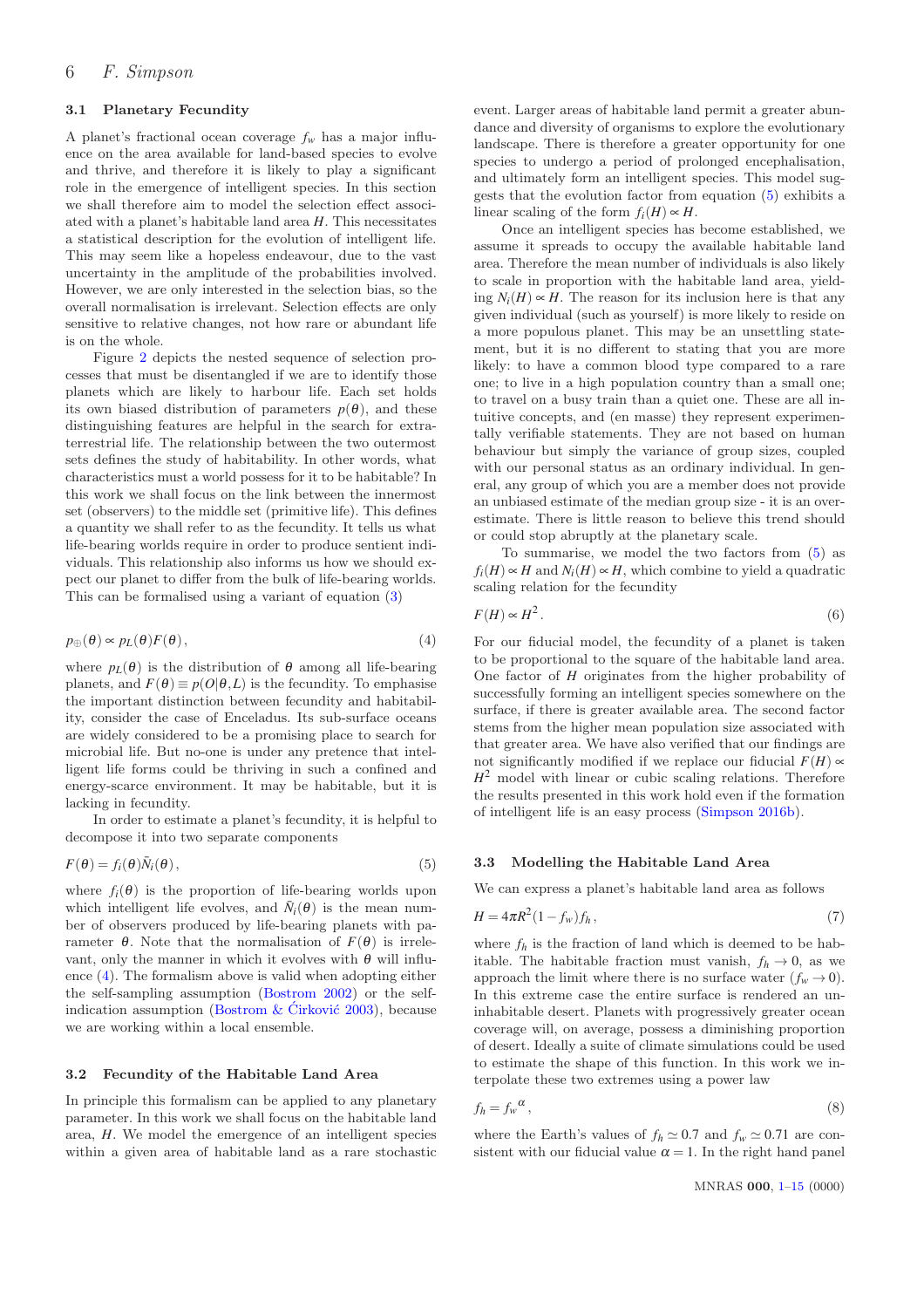

<span id="page-6-2"></span>Figure 3. An illustration of the strong bias which can arise for the radius *R* and water mass fraction *W* of an observer's host planet. The Earth is represented by the black square. *Left:* Our model for the joint probability distribution  $p(R, W)$ , where the size distribution of habitable planets *p*(*R*) is uniform in log space while water mass fraction is Gaussian in log space. (68 and 95 per cent CL). *Centre:* The habitable land area *H* available on a given planet, in units of the Earth's land area (approximately 149 million km<sup>2</sup>). Larger planets are particularly prone to becoming ocean dominated. *Right:* The joint probability distribution for an observer's host planet, *p*(*R*,*W*|*O*), derived from the quantities depicted in the other two panels, via equations [\(3\)](#page-4-2) and [\(6\)](#page-5-3). (68 and 95 per cent CL).

of Figure [1,](#page-1-1) the three lines correspond to the habitable land areas for three different  $\alpha$  values:  $\frac{1}{5}$ , 1, and 5.

The oceanic coverage  $f_w$  is computed via the hypsometric curve  $f_w = A(h_w)$ , where the sea level  $h_w$  is found by integration

<span id="page-6-1"></span>
$$
V_{\rm w} = 4\pi R^2 \int_{-\infty}^{h_{\rm w}} A(h) \mathrm{d}h,\tag{9}
$$

provided  $|h| \ll R$ .

# <span id="page-6-0"></span>4 THE ENSEMBLE OF SURFACE **CONDITIONS**

In this section we construct a model for the ensemble of oceanic and land areas among habitable planets. This model will be used in the following section to illustrate the selection effect that we are susceptible to when we measure our host planet's ocean coverage.

Since we have already established a relationship between the saturation value *S* and the oceanic area, we seek to identify the two components that define *S*, namely the oceanic volume  $V_w$  and the basin capacity  $V_b$ .

#### 4.1 Volume of the Oceans

The volume of surface water on a given planet may be decomposed into four contributing factors

$$
V_{\rm w} = W M f_s \rho_{\rm w}^{-1} \,, \tag{10}
$$

where *W* is the water mass fraction, *M* is the mass of the planet,  $\rho_w$  is the density of water, and  $f_s$  is the fraction of the planet's water inventory which resides on the surface. In principle each of these variables could evolve as functions of time. For simplicity, and to permit a consistent comparison between different planets, we take these values to refer to the planetary composition at an age of 4Gyr. That different planets will lose water at different rates will likely serve to increase the variance in their water compositions, compared to their initial states.

To estimate the distribution of water mass fractions  $p(W)$  across the ensemble of habitable planets, we use the 15 planets from the numerical simulations of [Raymond et al.](#page-13-5) [\(2007](#page-13-5)), as presented in their Table 2. We find no statistical evidence of a correlation between the size of a planet and its water mass fraction. To determine whether the data vector is consistent with being sampled from a Gaussian, we employ the Anderson-Darling test. The raw *W* values were found to be incompatible with a Gaussian, while  $log(W)$  was found to be consistent. We therefore model  $p(\log W)$  as a Gaussian distribution, with a mean and standard deviation motivated by the 15 planets in the simulation:  $\log(9 \times 10^{-3})$  and 0.8 respectively. Estimates for the Earth's value of *W* vary considerably. Throughout this work the terrestrial value is taken to be  $W_{\oplus} = 10^{-3}$  (but note that this fiducial model is only adopted for illustrative purposes, it has no bearing on our final results).

To estimate *M* we adopt an empirically determined mass-radius relation  $R \propto M^{0.28}$  [\(Chen & Kipping 2016](#page-13-24)). Based on projections from Kepler data [\(Silburt et al. 2015](#page-13-41)), we consider the planetary radii to be evenly distributed in log space,  $p(R) \propto R^{-1}$ . The breadth of the distribution  $p(R)$ is not of particular significance to this work. Here we adopt a relatively broad range of  $0.5 < R/R_{\oplus} < 1.5$  in order to illustrate possible radius-dependent effects.

We consider the surface water fraction *fs* to be constant in our fiducial model. Stochastic fluctuations in *fs* are entirely degenerate with fluctuations in *W*, so can be absorbed into  $\sigma_w$ . If  $f_s$  were to change systematically as a function of the planet's surface gravity, as explored in the Appendix, this does not appear to have a significant impact on our results. However we would expect significant changes if  $f_s$  were correlated with the water mass fraction *W*, One example of this correlation is where the mantle reaches a saturation point, meaning that values of *W* beyond a critical point lead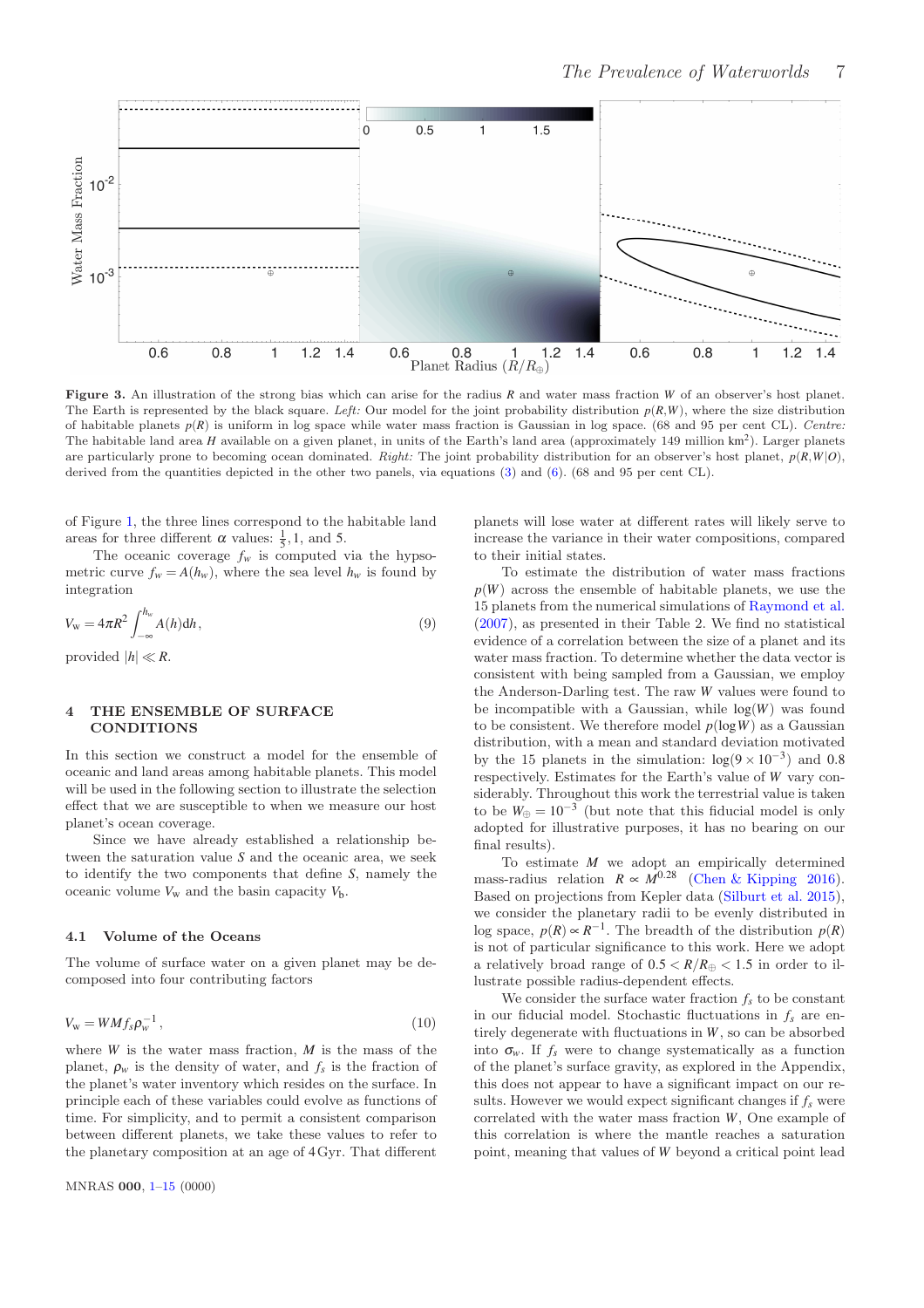# 8 F. Simpson

to ever-increasing values of *fs*. Meanwhile, at some critically low value of *W* one expects there to be no permanent surface water at all. For a given planet, some minimum volume of water is required to saturate the surface environment. It is unclear where this critical 'desertification' point lies, here we shall simply assume this value lies below the range of values under consideration. If at moderate values, between these extreme regimes, an increase in *W* leads to a decrease in  $f_s$ , this would be indicative of a regulatory feedback mechanism, categorised earlier as hypothesis  $\mathcal{H}_2$ . As discussed earlier, this could only operate over a modest range, due to the limited capacity of the mantle. Here we shall focus on exploring the viability of hypothesis  $\mathcal{H}_1$ .

#### 4.2 Volume of the Surface Perturbations

The hypsometric curve *A*(*h*) encapsulates the proportion of a planet's surface area which lies below a given elevation *h*. While we expect planet-to-planet variability in both the shape and amplitude of the curve - the Earth shows signs of a bimodal distribution - what is of importance in this context is simply the statistical average. We model the shape of the hypsometric curve using the cumulative distribution function, corresponding to a Gaussian elevation profile, such that

<span id="page-7-1"></span>
$$
A(h) = \frac{1}{2} + \frac{1}{2} \text{erf}\left(\frac{h}{\sqrt{2}\sigma_h}\right). \tag{11}
$$

Substituting [\(11\)](#page-7-1) into [\(9\)](#page-6-1), while setting  $h_w = 0$ , yields a basin capacity

$$
V_{\rm b} = \sqrt{\frac{2}{\pi}} 4\pi R^2 \sigma_h.
$$
\n(12)

Our fiducial value for the standard deviation of perturbations,  $\sigma_h$ , is taken to match that of the Earth ( $\sigma_h = 2.51 \text{km}$ ). Note that the choice of fiducial model is only for the purposes of illustration: it will have no bearing on our final results.

Among the solar system's terrestrial planets, there is no clear trend to suggest how the amplitude of elevation profiles change with respect to the planet's radius. Even the Moon possesses deviations in elevation which are of similar magnitude to those of the Earth (see Table [1\)](#page-3-1). For large radii,  $R > R_{\oplus}$ , the amplitude of  $A(h)$  is expected to decay, partly due to the stronger surface gravity, prohibiting large perturbations in the crust [\(Kite et al. 2009\)](#page-13-42). Yet even if no change occurs, as we shall conservatively assume in our model, planets with larger radii will experience progressively greater ocean coverage.

#### 4.3 Saturation Value

<span id="page-7-3"></span>Now we can combine these two expressions for  $V_w$  and  $V_b$ , in order to gain insight into how the basin saturation *S* varies across the ensemble.

$$
S = \frac{W M f_s \rho_w^{-1}}{4\sqrt{2\pi}R^2 \sigma_h} \propto \frac{W M^{0.44}}{\sigma_h} \tag{13}
$$

This allows us to estimate the standard deviation  $\sigma_S$ , a very important quantity as it dictates the magnitude of the selection bias. If  $\sigma_s$  is very small then all habitable planets would have the same surface conditions, so no selection effect can

<span id="page-7-2"></span>push us far from the median value. It may be estimated by summing the contributing terms in quadrature, as follows

$$
\left(\frac{\sigma_S}{S}\right)^2 \simeq \left(\frac{\sigma_w}{W}\right)^2 + \left(\frac{\sigma_\sigma}{\sigma_h}\right)^2 + 0.19 \left(\frac{\sigma_m}{M}\right)^2,\tag{14}
$$

provided the covariances are subdominant. Below we briefly discuss these three contributing factors in turn

Fluctuations in the water mass fraction,  $\sigma_w$ , can arise via the different compositions among proto-planetary disks, and the stochastic nature of water delivery. The simulations only account for the latter, and as mentioned earlier, they appear to have a standard deviation in log space of 0.8, which translates to  $\sigma_w/W \simeq 0.95$ .

To estimate the variability in  $\sigma_h$ , denoted  $\sigma_{\sigma}$ , we turn to the rocky bodies in the solar system. In Table [1](#page-3-1) we present the amplitude of various elevation profiles, as given by [Lorenz et al.](#page-13-43) [\(2011](#page-13-43)) and [Becker et al.](#page-13-44) [\(2016](#page-13-44)). The scatter is suggestive of a fractional range  $\sigma_{\sigma}/\sigma_{h} \simeq 0.8$ .

Finally, for our array of habitable masses,  $\sigma_m/M \simeq 0.6$ , but this does not make a significant contribution to  $\sigma_S$  as it is suppressed by a factor of five. Substituting our three estimates into [\(14\)](#page-7-2) yields  $\sigma_S/S \simeq 1.3$ . This translates to a standard deviation in log space of unity.

# <span id="page-7-0"></span>5 RESULTS

Our results are presented in three parts. The first part is largely pedagogical, where we use our fiducial model to illustrate the kind of selection effects that could arise among a fixed population of planets. In the second part we shall allow this fiducial model to vary, in order to identify whether there is empirical evidence for a selection effect. Finally, in the third part, we shall infer whether other life-bearing planets are likely to be more or less ocean dominated than the Earth.

#### 5.1 Oceanic Selection Bias

In the left hand panel of Figure [3](#page-6-2) we illustrate a fiducial model for the distribution of habitable radii and water compositions  $p(R, W)$ . This corresponds to a median water mass fraction  $\mu = 9 \times 10^{-3}$ , a standard deviation in log *W* of 0.8, and we fix the rms elevation profile to be  $\sigma_h = 2.51 \text{ km}$ . (One could also introduce scatter in the planet-to-planet value of  $\sigma_h$ , but in terms of the surface conditions this is equivalent to broadening the variance in *W*.) The solid and dashed contours represent the 68% and 95% confidence limits respectively. The Earth appears as an outlier in this case, with a drier composition than over 97% of the ensemble of waterbearing planets.

Many of these planets are heavily dominated by water. This is reflected by the central panel of Figure [3,](#page-6-2) which shows how the mean habitable area *H* varies across the two-dimensional parameter space. The numerical values are given in units of the Earth's land area. While larger planets boast greater surface areas, they are more susceptible to immersion due to their enhanced water volume. This is responsible for the sloped angle of the shaded region. At very low water compositions, the habitable area is seen to diminish. This is due to the assertion that planets with very small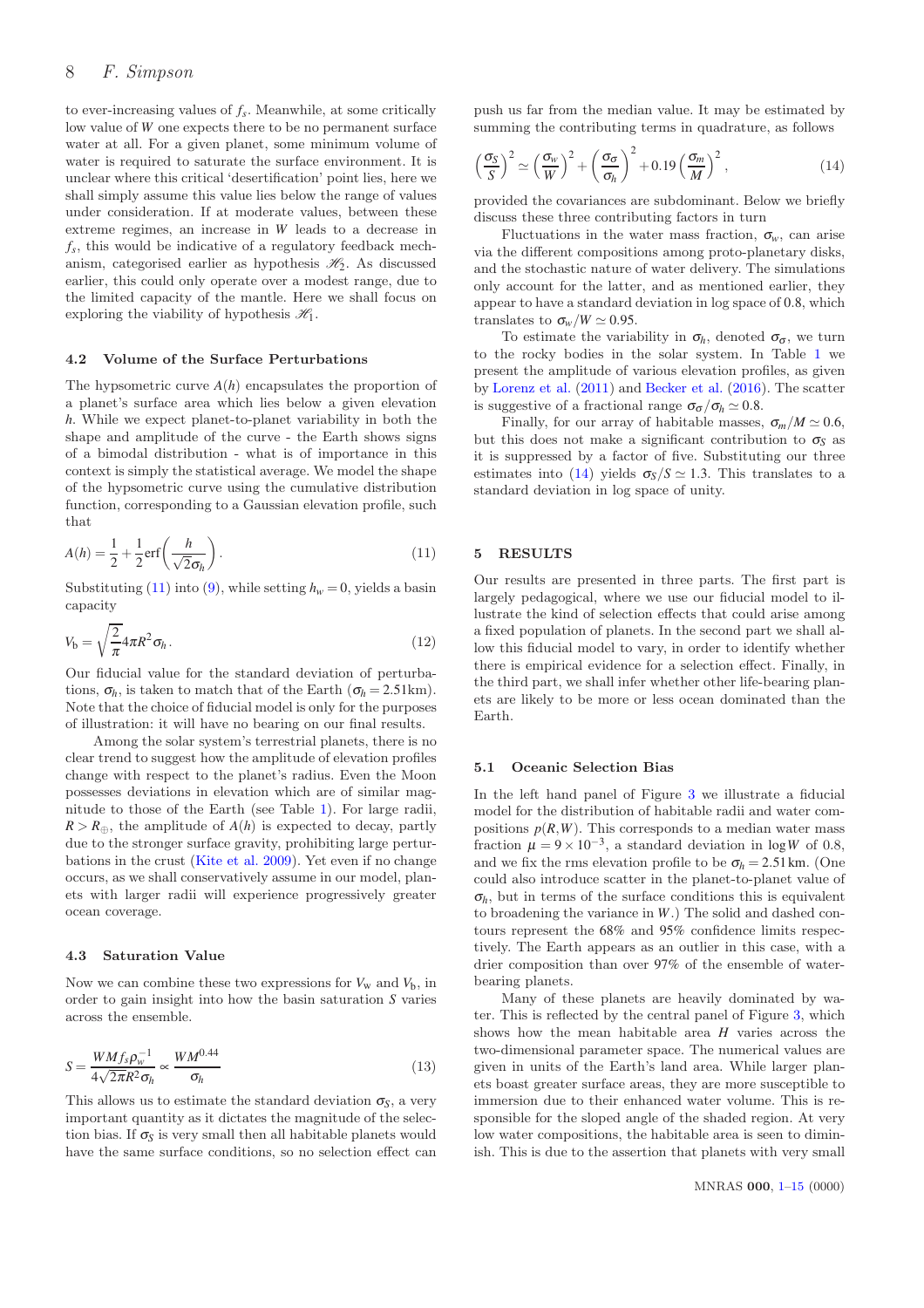

<span id="page-8-0"></span>Figure 4. The influence of selection effects in determining the ocean coverage of host planets of land-based species. *Left:* The probability distribution for the fractional ocean coverage among habitable planets, for five different values of the median water mass fraction  $\mu$ . If taken at face value, only values very close to  $\mu = 10^{-3}$  are consistent with the Earth's ocean fraction of around 71%, as denoted by the vertical dashed line. The variance of *p*(log*W*) remains unchanged in each case. *Right:* The same five models as the left panel, but here we illustrate the probability distribution for an observer's host planet. A much broader range of models are now consistent with the observed value, particularly those in which the Earth is a relatively dry planet.

oceans are likely to lose much of their habitable surface to desert.

In accordance with equation  $(6)$ , the habitable area influences the fecundity of a planet, and hence the likelihood of observing the set of planetary parameters. The distribution of planets *as sampled by observers* is presented in the right hand panel of Figure [3.](#page-6-2) These 68 and 95% confidence limits are derived from equation [\(3\)](#page-4-2). The strong preference for lower values of *W*, relative to the true ensemble, is associated with their greater available land area. The median water mass fraction in this panel is more than a factor of 20 lower that the median value in the left panel. The Earth no longer appears as an outlier, now that evolutionary selection effects have been accounted for.

#### 5.2 Bayesian Model Selection

Figure [4](#page-8-0) explores the distribution of the oceanic coverage for a range of values of  $\mu$ , the median value of the water mass fraction *W*. In effect, each line corresponds to a single model, such as the one illustrated in Figure [3,](#page-6-2) and reflects the probability of finding a given ocean coverage, when choosing a planet at random. The same range of planetary radii is used as before. Starting at the driest cases of  $10^{-5}$  and  $10^{-4}$ , we see that most planets have surfaces dominated by land. Then we have a 'goldilocks' value of  $10^{-3}$  which generates a relatively even balance in surface compositions. But higher values of  $\mu$  quickly lead to a preponderance of waterworlds. This, like Figure [1,](#page-1-1) depicts the fine-tuning problem associated with the Earth's water content. Unless the model is very close to the terrestrial value (0.1%) then the vast majority of habitable planets are either extremely dry or almost completely covered by water.

A possible resolution to the fine-tuning problem can be seen in right hand panel of Figure [4.](#page-8-0) These are the same set of five models shown in the left hand panel, but here we plot the probability distribution for an observer's host

planet,  $p_{\oplus}(f_w)$ . The distributions in the two different panels are related by the fecundity, as shown in equation [\(4\)](#page-5-1). The selection effect acts to regulate the land-ocean divide, since waterworlds and desert worlds are deemed unconducive for the formation and proliferation of land-based intelligent life. In particular, given our observed ocean coverage of 71%, those models with a water mass fraction higher than the Earth are associated with higher likelihood values. The maximum likelihood value for  $\mu$  is approximately 1%, an order of magnitude greater than that of the Earth, yet consistent with the findings of [Raymond et al.](#page-13-5) [\(2007\)](#page-13-5).

Does Figure [4](#page-8-0) lead us to favour the selection hypothesis  $\mathcal{H}_1$  (right hand panel) over the null hypothesis  $\mathcal{H}_0$  (left hand panel)? Is the Earth's ocean coverage evidence of anthropic selection? To proceed, we compute the Bayes factor *K*,

$$
K = \frac{P(D|\mathcal{H}_1)}{P(D|\mathcal{H}_0)} = \frac{\int P(\mu|\mathcal{H}_1)P(D|\mu,\mathcal{H}_1)d\mu}{\int P(\mu|\mathcal{H}_0)P(D|\mu,\mathcal{H}_0)d\mu}.
$$
(15)

Note that the likelihood of  $\mu$ , denoted  $P(D|\mu)$ , is represented by the height of the curves in Figure [4](#page-8-0) at the point where they cross the vertical dashed line. For the vanilla model *M*, the likelihood of  $\mu$  is confined to a narrow window. By contrast, the model which invokes anthropic selection requires less fine tuning. This is reflected in the Bayes factor  $K = 6.3$ , which constitutes evidence in favour of anthropic selection which is classified as 'substantial'.

These findings are robust to a number of changes in the model. For example, the quoted  $K = 6.3$  relates to  $\alpha = 1$ . but for all three values under consideration, we consistently find  $K > 5$ . Further modifications to the model are explored in §[A.](#page-11-0) Ultimately all that matters is the one-dimensional distribution  $p(S)$ , and the only critical criterion is that  $\sigma_S/S$ is of the order unity, or greater. This seems a reasonable assumption given the many different variables which feed into it.

Further explanation and examples of hypothesis testing can be found in [MacKay](#page-13-27) [\(2003](#page-13-27)).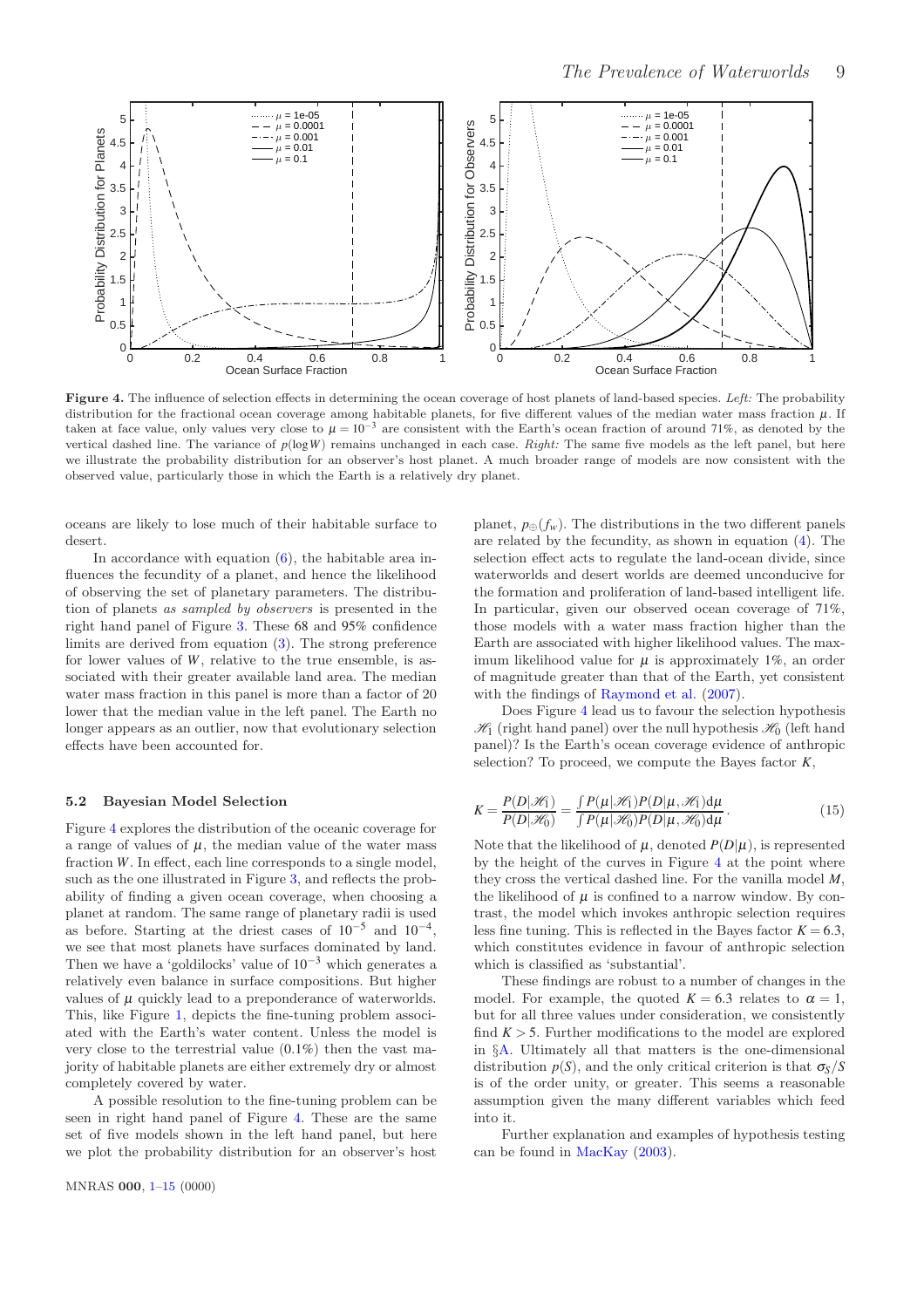

<span id="page-9-1"></span>Figure 5. The posterior probability distributions for the median surface water characteristics among habitable planets. In each case the terrestrial value is marked as a vertical dashed line. *Left:* The median saturation *S*, as defined in [\(1\)](#page-2-3), among habitable planets. *Right:* The same analysis as the left hand panel, but now recast in terms of the median ocean coverage. For each value of  $\sigma_s$  under consideration, we find that the majority of habitable planets are dominated by oceans (98% credible interval).

#### 5.3 Is the Earth wet or dry?

Now we turn our attention to what may be inferred about the ensemble of other life-bearing worlds. First we need a framework for the basin saturation values *S*. Motivated by the anticipated scatter from the contributing factors in [\(13\)](#page-7-3), we consider a Gaussian distribution in log*S*, such that  $\log S \sim \mathcal{N}(\mu_S, \sigma_S^2)$ . In order to infer the median value  $\mu_S$ among habitable planets - and hence the typical expanse of exoplanetary oceans - we shall evaluate the posterior probability  $p(\mu_S|D)$ , which may be derived from the likelihood as follows

$$
p(\mu_S|D) \propto \int p(D|\mu_S) p(\mu_S) d\mu_S. \tag{16}
$$

We adopt an uninformative prior  $p(\mu_S) \propto \mu_S^{-1}$  across the range  $10^{-4} < \mu_s < 10^4$ . The second important variable is  $\sigma_s$ . While it is challenging to predict the magnitude of  $\sigma_s$ , it is unlikely to be small, given the multitude of sources which contribute to its variation. These include (a) the amplitude of surface perturbations, (b) variable water abundances across stellar nebulae, (c) varying water mass fractions accumulated during the process of planetary formation, (d) variations in the sizes of habitable planets, and (e) variable rates of water loss.

The left hand panel of Figure [5](#page-9-1) illustrates the posterior probability  $p(\mu_S|D)$  for three different values of  $\sigma_S$ , and for reference we mark the terrestrial value  $S_{\oplus}$  with a vertical dashed line. There is a clear preference for  $\mu_S > S_{\oplus}$ , and that this preference strengthens for greater values of  $\sigma_S$ . For our fiducial variance in *S* ( $\sigma_s = 1$ ), we find  $p(\mu_s > S_{\oplus}) = 0.91$ . Very small values of  $\sigma_s$  would suggest an extremely limited range of surface conditions among the ensemble of habitable planets, and so by construction we would expect our planet to be representative of others, irrespective of selection effects.

The right hand panel of Figure [5](#page-9-1) depicts the cumulative probability of the median oceanic coverage, and as with the left hand panel, we explore three different values for  $\sigma_S$ . For our fiducial value,  $\sigma_s = 1$ , we find that most are heavily water

dominated  $(f_w > 90\%)$  (95% credible interval). Meanwhile our confidence that most are water dominated  $(f_w > 50\%)$ exceeds 99%.

These results use the habitable land area defined in [\(7\)](#page-5-0), with  $\alpha = 1$ . Lower values of  $\alpha$  are associated with stronger confidence, while higher values of  $\alpha$  weaken the conclusion. Yet even for the case  $\alpha = 5$ , which is associated with an extremely rapid onset of desertification (see Figure [A1\)](#page-11-1), our confidence that the Earth is relatively dry remains over 80%.

Why should we favour a scenario which actually deviates from our single observational value? This ultimately stems from the highly nonlinear relationship between the water volume and the resulting ocean coverage. If most habitable planets are waterworlds, then those few planets with some exposed continents will tend to be ocean-dominated. Conversely, if habitable planets tend to be land-dominated, there is little reason to believe an observer should find themselves in the narrow window of parameter space that produces an ocean-dominated planet. This conclusion is not dependent on the details of our chosen model - it will arise for *any* function  $f(S)$ , provided  $\sigma_S$  is not very small. Further evidence to support the robustness of our model is presented in Appendix [A.](#page-11-0)

## <span id="page-9-0"></span>6 CONCLUSIONS

On a purely statistical basis, one naïvely expects to find a highly asymmetric division of land and ocean surface areas. A natural explanation for the Earth's equitably partitioned surface is an evolutionary selection effect. We have highlighted two mechanisms which could be responsible for driving this selection effect. First of all, planets with highly asymmetric surfaces (desert worlds or waterworlds) are likely to produce intelligent land-based species at a much lower rate. Secondly, planets with larger habitable areas are capable of sustaining larger populations. Both of these factors imply that our host planet has a greater habitable area than most life-bearing worlds.

We have exploited this model of planetary fecundity to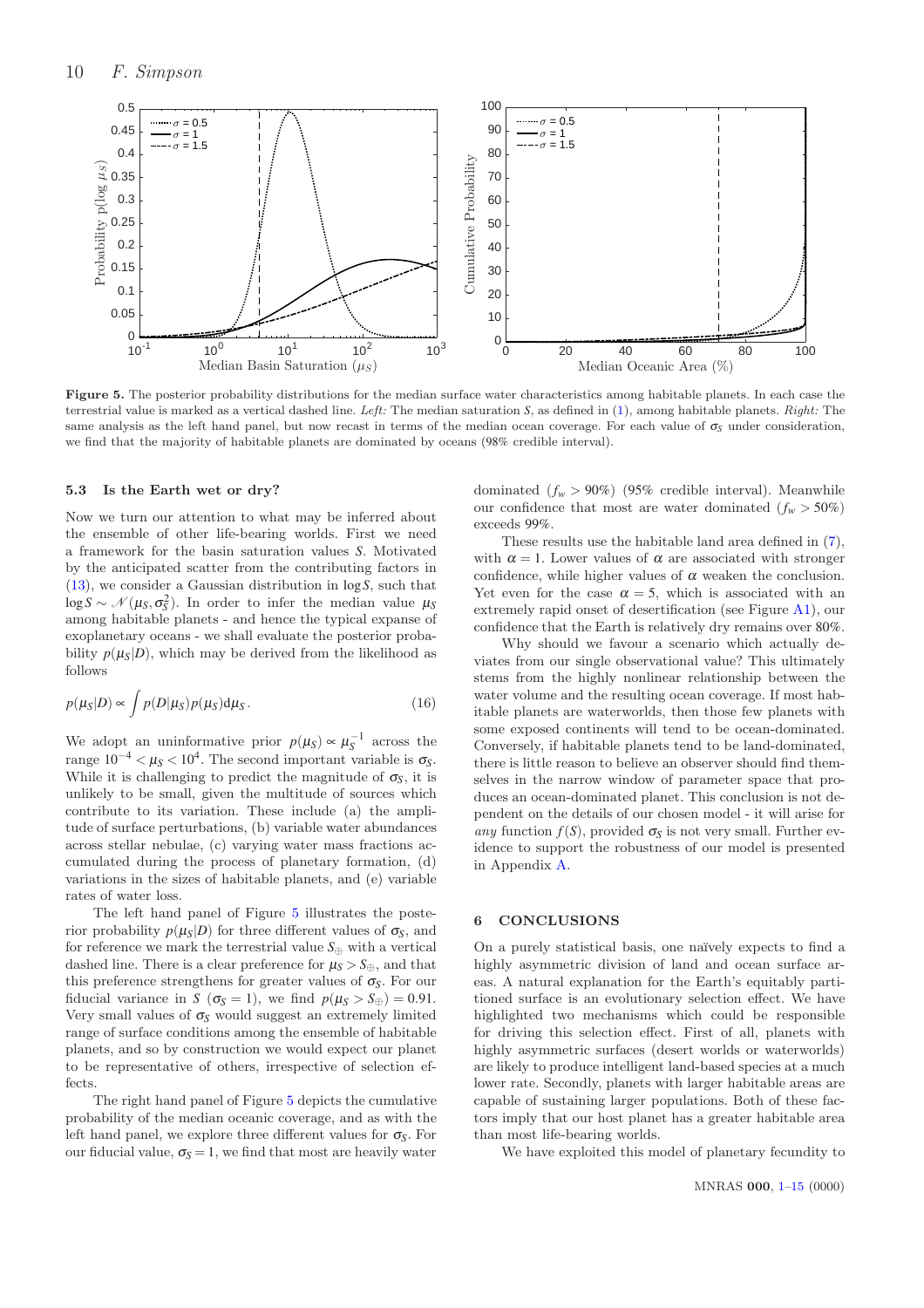draw two major conclusions. First of all, we find that the Earth's oceanic area provides substantial evidence in favour of the selection model. Secondly, in the context of this model, we find that most habitable planets have surfaces which are over 90% water (95% credible interval). Our results are robust to a broad variety of modifications to the model. The only critical assumption is that there is a significant variance in the basin saturation among habitable worlds, specifically  $\sigma_S/S \gtrsim 0.5$ . This appears likely given that there are many variable factors which contribute to a planet's surface water volume and basin capacity.

The anticipated prevalence of waterworlds is driven by the fact that our home planet is close to the waterworld limit. Such proximity to a critical limit is precisely what one expects to find in the presence of a selection effect, provided only a smooth tail of the distribution lies below the critical limit. This reasoning was previously exploited by [Weinberg](#page-13-16) [\(1987](#page-13-16)) to successfully predict the value of the cosmological constant.

If the Earth's basin saturation is biased low, this implies that (a) its water mass fraction is likely to be biased low and (b) its elevation amplitude is likely to be biased high (and as with the basin saturation, the magnitude of this bias will depend on the planet-to-planet variance of these quantities). Do these two scenarios appear feasible? The water mass fraction among habitable planets could be considerably higher than the Earth. For example, numerical simulations based on delivering water from planetary embryos found a median water mass fractions of approximately 1% [\(Raymond et al.](#page-13-5) [2007](#page-13-5)), ten times higher than the terrestrial value. Extremely elevated water compositions have been associated with the inflation of planetary radii [\(Thomas & Madhusudhan 2016](#page-13-45)). This scenario, in which the Earth is among the driest habitable planets, could help explain the appearance of a lowmass transition in the mass-radius relation of exoplanets [\(Rogers 2015](#page-13-23); [Chen & Kipping 2016](#page-13-24)).

If it transpires that the Earth is indeed unusually dry for a habitable planet, then one might wonder what the mechanism was. Does the Solar System have some distinguishing feature that was responsible? For example, perhaps the low eccentricities and inclinations of solar system planets are inefficient at promoting water delivery. Another possibility could be the influence of the Grand Tack model, where Jupiter underwent a reversal of its migration [\(Walsh et al. 2011](#page-13-46)). This has been found to yield a delivery of water that is approximately consistent with terrestrial levels [\(O'Brien et al. 2014\)](#page-13-47). However recent simulations of the Grand Tack scenario suggest that, if anything, this may enhance the delivery of water to terrestrial planets [\(Matsumura et al. 2016](#page-13-48)), rather than curtail it. Alternatively, a dry Earth may not necessarily have arisen from an identifiable macroscopic feature, it could simply be associated with the inherently stochastic nature of the water delivery process.

It also appears feasible that the Earth has an unusually deep ocean basin. The gravitational potential associated with its surface fluctuations is much higher than any other body in the solar system. In turn this may suggest the Earth has unusually strong tectonic activity, and consequentially, an abnormally strong magnetic field. This exemplifies how selection effects can easily be transferred to correlated variables.

Could the planet-to-planet variability in *S* be very small? Feedback mechanisms may have acted to regulate the depths of planetary oceans relative to the magnitude of their surface perturbations [\(Abbot et al. 2012](#page-13-11)). Earlier we denoted this possibility  $\mathcal{H}_2$ . Fortunately this hypothesis leads to a very different forecast for the surface conditions of Earth-like planets. If  $\mathcal{H}_2$  is correct, we shall discover that a substantial proportion of habitable planets share the Earth's equitable water-land divide. This is in stark contrast to the prediction of our selection model, based on  $\mathcal{H}_1$ , where habitable planets are dominated by oceans.

Other aspects of the Earth's surface that are susceptible to selection effects include the spatial configuration of land. For example, if a planet's land area were retained in a single contiguous piece, akin to Pangea, it may be that either a larger proportion of the land is rendered uninhabitable, or the ecological diversity is significantly suppressed. The Earth's land configuration may be optimised to ensure that the majority of the available area is habitable, thereby maximising its fecundity, as defined in [\(4\)](#page-5-1).

This work builds on [Simpson](#page-13-22) [\(2016c](#page-13-22)) by providing a further demonstration of why the Earth is likely to appear as a statistical outlier, across a broad spectrum of physical properties, when compared to other life-bearing worlds. In general, if a planet's population size is correlated with any variable, then the mean value witnessed by individuals will always exceed the true mean. This is true for *any* distribution of population sizes (see Appendix [B\)](#page-12-0).

Ordinarily a single random sample is not particularly helpful in informing us on the nature of a broad population. However this limitation only applies to *fair* samples. A single *biased* sample can be used to place a lower (or upper) bound on the entire population distribution. For example, if the only data point we had regarding human running speed was taken from an Olympic 100 metres final, then we can be confident that a subsequent fair sample, across the global population, would not be significantly faster. Provided the population variance is significant, than we can be confident in finding a substantial deviation between the fair sample and the biased sample.

To give a further pedagogical example: imagine that you look at a kitchen worktop and notice some spilled coffee granules. One of those granules, selected at random, is found to lie within 0.1*mm* from the edge of the 600*mm* worktop. This proximity could of course be entirely coincidental. But it is much more likely that the bulk of the granules fell on the floor, and what you are seeing is merely the tail end of the distribution.

The fine-tuning of the Earth's parameters is closely related to the proposition that various cosmological parameters correspond to those which optimise star formation [\(Tegmark et al. 2006\)](#page-13-19). The key difference here is that many elements in the planetary ensemble are observable, and thus our predictions are experimentally falsifiable. Indeed, it may not be long before we begin to build a census of nearby habitable planets, and begin to develop an understanding of how the Earth compares to other habitable worlds [\(Catala et al.](#page-13-49) [2009](#page-13-49)). If habitable planets systematically differ from the Earth in some way - such as the ocean coverage discussed in this work - this provides a hint as to the conditions which favoured the development of intelligent life. It would show that there is a bias between the inner sets of Figure [2.](#page-4-1) This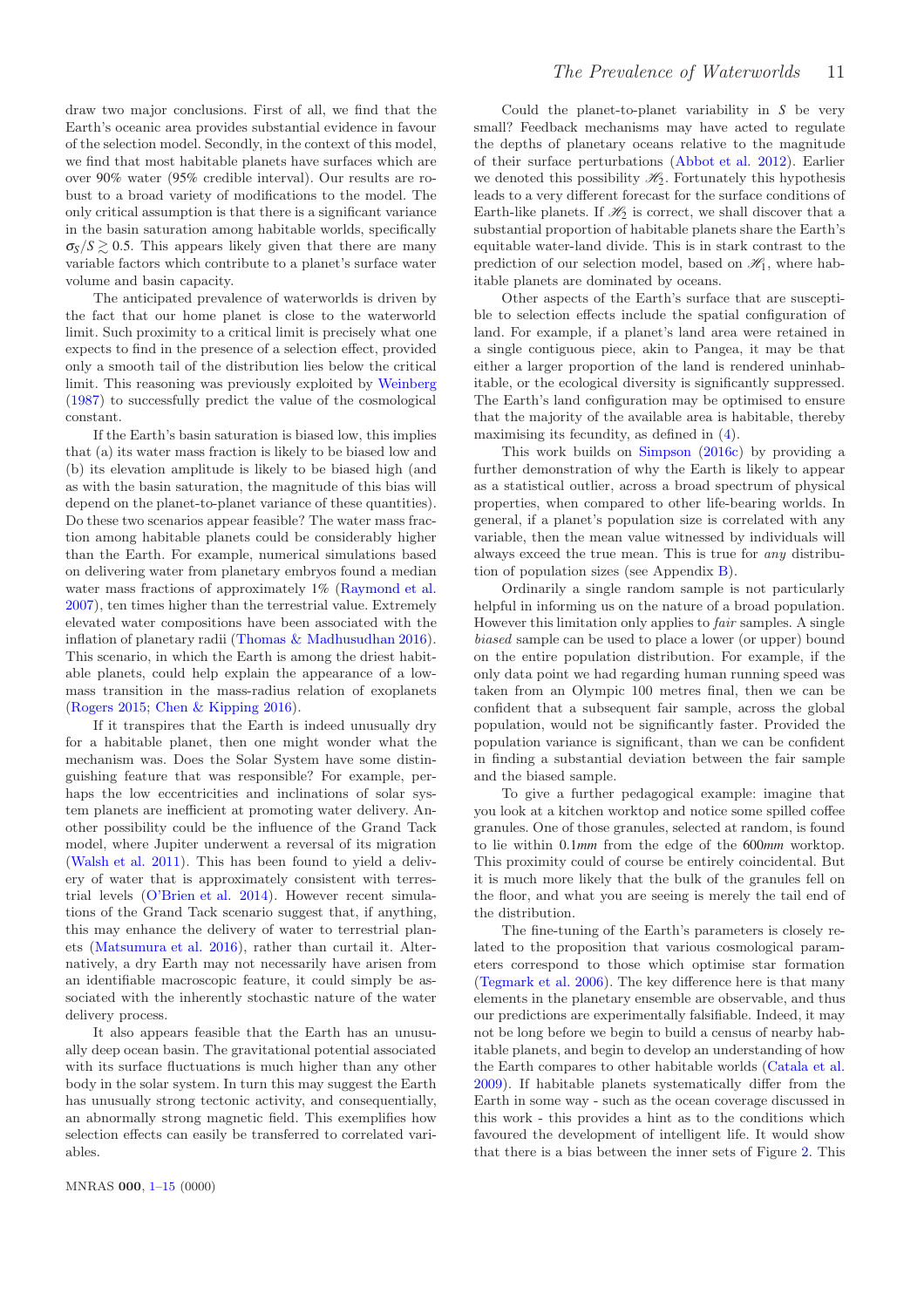bias tells us something about why we evolved on this particular lump of rock.

It has been argued that the finely-tuned properties of our planet is indicative of the sparsity of life in the Universe - the so-called 'Rare Earth hypothesis'. However this interpretation overlooks one of the key factors which control the selection effect: the number of observers produced by each planet. The conditions on an individual's home planet is heavily skewed in favour of those conditions which maximise the *abundance* of life. As an analogy, consider the contiguous piece of dry land you live on. It *is* extremely special, in the sense that it is one of the largest pieces of contiguous land on the Earth's surface. But at the same time, there are hundreds of thousands of smaller chunks of land scattered across the Earth's surface. The selection effect that takes place when studying the ground beneath your feet is not a fair one. Likewise, the rarity of the Earth's parameters need not reflect the sparsity of life in the cosmos. On the contrary, it may be driven precisely because we are a small piece within a vast ensemble.

When physiologists seek a deeper understanding of our body's features, such as our eyes and ears, a great deal of progress can be made from laboratory experimentation. Yet the *only* way to arrive at a comprehensive answer is by including a complementary analysis of our origins. This allows biological function to be placed in an evolutionary context. A similar statement can be made regarding the features of our planet. No matter how formidable our understanding of planet formation becomes, one can never hope to fully appreciate the Earth's features without addressing the issue of how we came into being upon it.

#### ACKNOWLEDGEMENTS

The author would like to thank Sandeep Hothi, Re'em Sari, Nick Cowan, Dorian Abbot, Eric Lopez, and the anonymous referees for helpful comments. The author acknowledges support by Spanish Mineco grant AYA2014-58747- P and MDM-2014-0369 of ICCUB (Unidad de Excelencia 'María de Maeztu').

# <span id="page-11-0"></span>APPENDIX A: ROBUSTNESS OF THE RESULTS

In this section we explore the impact of deviations from the fiducial model, first in terms of the habitable land area *H*, and then the fraction of water stored on the surface *fs*.

#### A1 Modelling the habitable land area

The fiducial model assumed a linear progression from a desert-dominated landmass, to a fully habitable one. This was defined in equation [\(8\)](#page-5-4), taking  $\alpha = 1$ . Clearly in reality the progression may take on a different functional form, so here we shall explore the influence of the exponent  $\alpha$ .

In Figure [A1](#page-11-1) we can see the power law relations which we use to model the fraction of land which is rendered an uninhabitable desert. The solid line represents the fiducial case  $(\alpha = 1)$ , while the lower dashed line illustrates  $\alpha = 5$ . The upper dashed line corresponds to  $\alpha = \frac{1}{5}$ , and this would



<span id="page-11-1"></span>Figure A1. The three different models of how the mean uninhabitable area approaches the full desert state associated with a dry planet. The solid line reflects our fiducial model  $(\alpha = 1)$ , while the lower and upper dashed lines represent the cases where  $\alpha = \frac{1}{5}$ and  $\alpha = 5$  respectively. These three models are used in Figures [A2](#page-12-1) and [4.](#page-8-0)

correspond to a mean fraction of land lost to desert of over 75%, for planets with an Earth-like ocean coverage.

There is of course some ambiguity in the point at which land becomes uninhabitable. As shown by the datapoint in Figure [A1,](#page-11-1) some 33% of the Earth's land is classified as desert. A more stringent classification is a region which receives less than 250mm of rainfall per year, which severely compromises the ability for macroscopic organisms to thrive. Approximately 14% of the Earth's land mass satisfy this criteria [\(Cordey 2013](#page-13-50)).

Figure [A2](#page-12-1) demonstrates the impact of  $\alpha$  on the likelihood of different planetary water compositions. The left panel adopts  $\alpha = \frac{1}{5}$ , yet still bears a close resemblance to the fiducial case of  $\alpha = 1$ . The drier configurations are now more viable, since desert form more aggressively in this model. The right panel show the result for  $\alpha = 5$ , and again the trend is much the same, closely resembling the result of Figure [4.](#page-8-0) The tendency for the data to prefer water-rich models therefore holds for a broad range of desert models.

#### A2 Modulating the surface water fraction

In our fiducial model we assume that the proportion of a planet's water which resides on the surface, *fs*, does not systematically change with planetary radius or water composition. [Cowan & Abbot](#page-13-12) [\(2014](#page-13-12)) present a model for a variable mantle water fraction, which scales with the planet's surface gravity. In Figure [A3](#page-12-2) we repeat the procedure used to produce Figure [3,](#page-6-2) but now employ the scaling relation which leads to more massive planets retaining a greater proportion of their water inventory within the mantle. This enables them to posses large areas of habitable area, as is apparent from the central panel. Nonetheless the key outcome in the right panel, a strong reduction in the observed water composition, is unchanged from the fiducial model.

In Figure [A4](#page-13-51) we see the impact the feedback model of [Cowan & Abbot](#page-13-12) [\(2014\)](#page-13-12) has on the ocean coverage dis-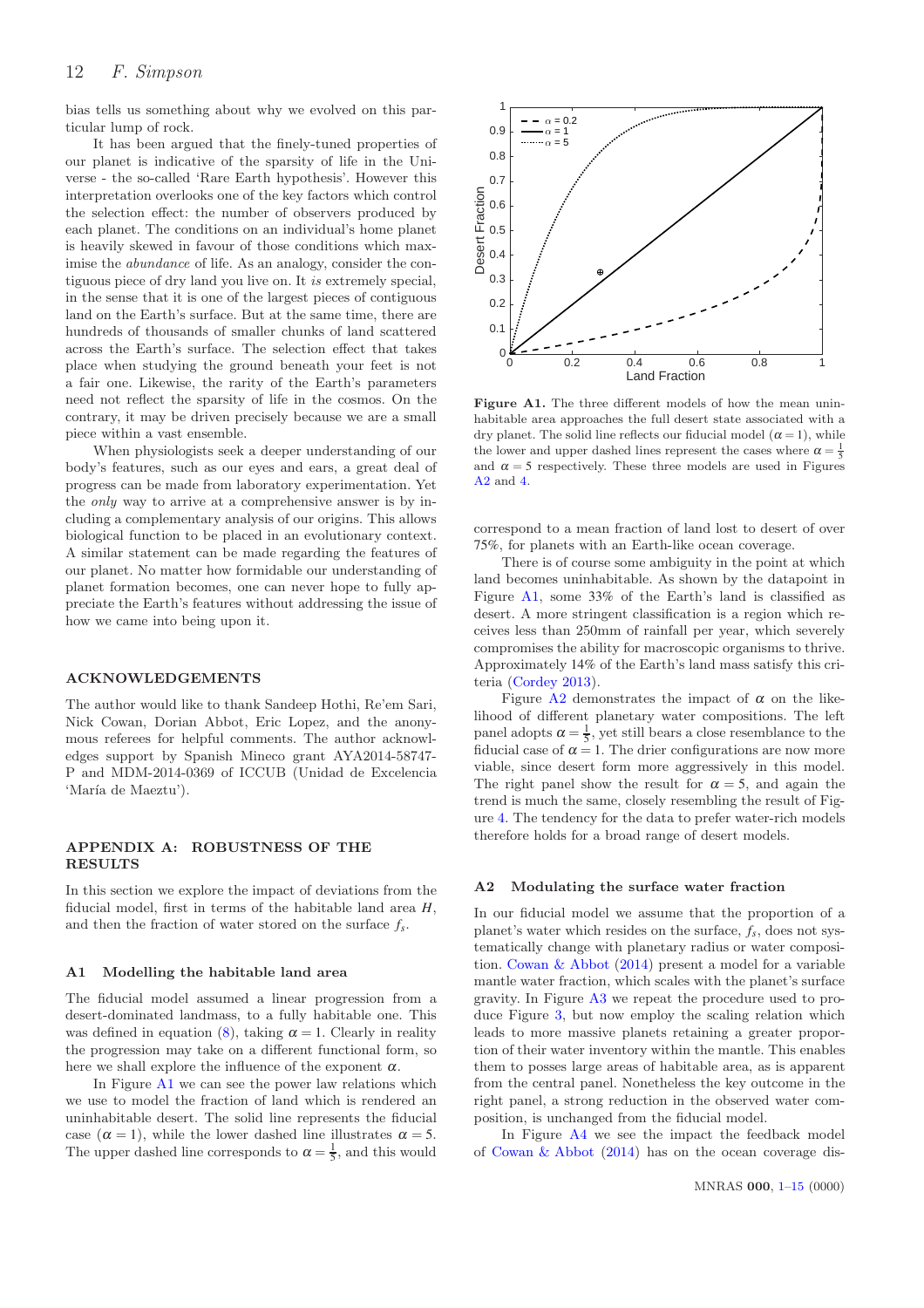

Figure A2. Each panel is in the same format as the right hand panel of Figure [4,](#page-8-0) but here we alter the values of  $\alpha$  which controls how the mean habitable area evolves as a function of ocean coverage, as specified by equation [8.](#page-5-4) In the left panel we set  $\alpha = \frac{1}{5}$ , while in the right panel  $\alpha = 5$ .

<span id="page-12-1"></span>

<span id="page-12-2"></span>Figure A3. The same format as Figure [3,](#page-6-2) but adopting a deep water cycle which leads to larger planets holding a greater proportion of their water content within the mantle. The radial dependence is modified, but the overall effect of suppressing the observed water composition remains unchanged.

tribution, both for the total ensemble (left panel) and the ensemble of observers (right panel). In this feedback model, planets less massive than the Earth retain less water in the mantle, and so are more prone to flooding. Conversely more massive retain more water in the mantle, so not as susceptible to flooding as they had been without the feedback model. Since we are viewing the average over the full ensemble, the net effect is barely distinguishable from the fiducial model of Figure [4.](#page-8-0)

#### <span id="page-12-0"></span>APPENDIX B: GROUP SELECTION BIAS

Here we present a brief proof that selecting an element at random (an observer in the context of this work) will always lead to an amplification of any quantity which is correlated with the population of the group.

Given a set of elements X partitioned into *N* subsets, we define  $n_i$  as the number of elements in the *i*th subset. If each subset is assigned a value for a secondary variable *ri* , and this variable  $r$  is positively correlated with  $n_i$ , then by definition

$$
\sum_{i} (r_i - \bar{r})(n_i - \bar{n}) > 0,
$$
\n(B1)

or equivalently

$$
\sum_{i} n_i r_i - N \bar{r} \bar{n} > 0. \tag{B2}
$$

a function of *W*, which would arise if a feedback mechanism operates to regulate the ocean volume. However as discussed in §[2.3,](#page-3-0) there are fairly stringent limits on the strength of this feedback effect, due to the finite capacity of the mantle.

Note that this model still does not explore *fs* evolving as

MNRAS 000, [1–](#page-0-0)[15](#page-13-0) (0000)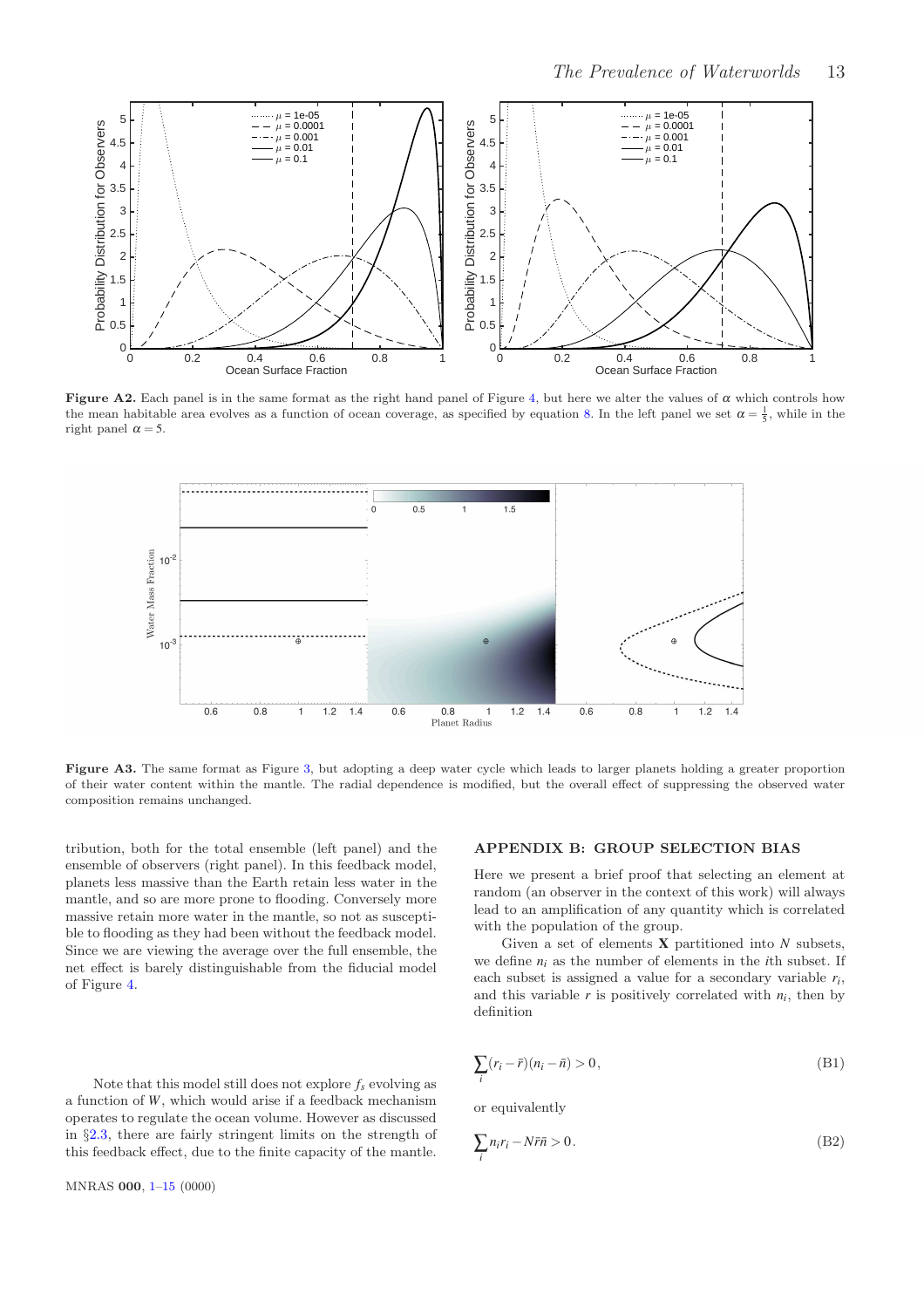

Figure A4. The same format as Figure [4,](#page-8-0) but here we adopt a feedback model where the mantle water fraction evolves in accordance with [Cowan & Abbot](#page-13-12) [\(2014](#page-13-12)).

<span id="page-13-51"></span>This may be rearranged as follows

$$
\frac{\sum_{i} n_i r_i}{\sum_{i} \bar{n}} > \bar{r},\tag{B3}
$$

where the expression on the left hand side is the definition of the elemental mean  $\bar{r}_e$ . The elemental mean therefore always exceeds the group mean, for any distribution *ni*

$$
\bar{r}_e > \bar{r}.\tag{B4}
$$

# REFERENCES

- <span id="page-13-11"></span>Abbot D. S., Cowan N. B., Ciesla F. J., 2012, [ApJ,](http://dx.doi.org/10.1088/0004-637X/756/2/178) [756, 178](http://adsabs.harvard.edu/abs/2012ApJ...756..178A) Barrow J. D., 1986
- <span id="page-13-44"></span><span id="page-13-15"></span>Becker K. J., Robinson M. S., Becker T. L., Weller L. A., Edmundson K. L., Neumann G. A., Perry M. E., Solomon S. C., 2016, in Lunar and Planetary Science Conference. p. 2959
- <span id="page-13-39"></span>Bostrom N., 2002, The Journal of philosophy, pp 607–623
- <span id="page-13-40"></span>Bostrom N., Ćirković M. M., 2003, The Philosophical Quarterly, 53, 83
- <span id="page-13-13"></span>Carter B., 1974, in Longair M. S., ed., IAU Symposium Vol. 63, Confrontation of Cosmological Theories with Observational Data. pp 291–298
- <span id="page-13-14"></span>Carter B., McCrea W. H., 1983, Philosophical Transactions of the Royal Society of London. Series A, Mathematical and Physical Sciences, 310, 347
- <span id="page-13-49"></span>Catala C., Consortium P., et al., 2009, Experimental Astronomy, 23, 329
- <span id="page-13-24"></span>Chen J., Kipping D. M., 2016, preprint, ([arXiv:1603.08614](http://arxiv.org/abs/1603.08614))
- <span id="page-13-50"></span>Cordey H., 2013, North America: A World in One Continent. Running Press, <https://books.google.es/books?id=yYAfAQAAQBAJ>
- <span id="page-13-12"></span>Cowan N. B., Abbot D. S., 2014, The Astrophysical Journal, 781, 27
- <span id="page-13-32"></span>Darwin C., 1872, The origin of species. Lulu. com
- <span id="page-13-1"></span>Dermott S. F., Sagan C., 1995, Nature, 374, 238
- <span id="page-13-6"></span>Eakins B., Sharman G., 2012, NOAA National Geophysical Data Center, Boulder, CO
- <span id="page-13-17"></span>Efstathiou G., 1995, MNRAS, 274, L73
- <span id="page-13-18"></span>Garriga J., Linde A., Vilenkin A., 2004, [Phys. Rev. D,](http://dx.doi.org/10.1103/PhysRevD.69.063521) [69, 063521](http://adsabs.harvard.edu/abs/2004PhRvD..69f3521G)
- <span id="page-13-25"></span>Gott J. R., 1993, Nature, 363, 315
- <span id="page-13-33"></span>Hirschmann M. M., 2006, Annu. Rev. Earth Planet. Sci., 34, 629
- <span id="page-13-10"></span>Holm N. G., 1996, Deep Sea Research Part II: Topical Studies in Oceanography, 43, 47
- <span id="page-13-34"></span>Inoue T., Wada T., Sasaki R., Yurimoto H., 2010, Physics of the Earth and Planetary Interiors, 183, 245
- <span id="page-13-35"></span>Kasting J. F., Ackerman T. P., 1986, Science, 234, 1383
- <span id="page-13-9"></span>Kasting J. F., Holm N. G., 1992, Earth and planetary science letters, 109, 507
- <span id="page-13-42"></span><span id="page-13-0"></span>Kite E. S., Manga M., Gaidos E., 2009, [ApJ,](http://dx.doi.org/10.1088/0004-637X/700/2/1732) [700, 1732](http://adsabs.harvard.edu/abs/2009ApJ...700.1732K)
- <span id="page-13-3"></span>Kivelson M. G., Khurana K. K., Russell C. T., Volwerk M., Walker R. J., Zimmer C., 2000, Science, 289, 1340
- <span id="page-13-43"></span>Lorenz R. D., et al., 2011, Icarus, 211, 699
- <span id="page-13-27"></span>MacKay D. J., 2003, Information theory, inference and learning algorithms. Cambridge university press
- <span id="page-13-48"></span>Matsumura S., Brasser R., Ida S., 2016, [ApJ,](http://dx.doi.org/10.3847/0004-637X/818/1/15) [818, 15](http://adsabs.harvard.edu/abs/2016ApJ...818...15M)
- <span id="page-13-31"></span>Matthew P., 1831, On naval timber and arboriculture
- <span id="page-13-8"></span>McGovern P. J., Schubert G., 1989, Earth and planetary science letters, 96, 27
- <span id="page-13-47"></span>O'Brien D. P., Walsh K. J., Morbidelli A., Raymond S. N., Mandell A. M., 2014, [Icarus,](http://dx.doi.org/10.1016/j.icarus.2014.05.009) [239, 74](http://adsabs.harvard.edu/abs/2014Icar..239...74O)
- <span id="page-13-20"></span>Peacock J. A., 2007, [MNRAS,](http://dx.doi.org/10.1111/j.1365-2966.2007.11978.x) [379, 1067](http://adsabs.harvard.edu/abs/2007MNRAS.379.1067P)
- <span id="page-13-30"></span>Perlmutter S., et al., 1999, [ApJ,](http://dx.doi.org/10.1086/307221) 517, 565
- <span id="page-13-28"></span>Ramirez R. M., Kaltenegger L., 2016, [ApJ,](http://dx.doi.org/10.3847/0004-637X/823/1/6) [823, 6](http://adsabs.harvard.edu/abs/2016ApJ...823....6R)
- <span id="page-13-36"></span>Ramirez R. M., Kopparapu R. K., Lindner V., Kasting J. F., 2014, [Astrobiology,](http://dx.doi.org/10.1089/ast.2014.1153) [14, 714](http://adsabs.harvard.edu/abs/2014AsBio..14..714R)
- <span id="page-13-5"></span>Raymond S. N., Quinn T., Lunine J. I., 2007, Astrobiology, 7, 66
- <span id="page-13-29"></span>Riess A. G., et al., 1998, [AJ,](http://dx.doi.org/10.1086/300499) 116, 1009
- <span id="page-13-23"></span>Rogers L. A., 2015, [ApJ,](http://dx.doi.org/10.1088/0004-637X/801/1/41) [801, 41](http://adsabs.harvard.edu/abs/2015ApJ...801...41R)
- <span id="page-13-38"></span>Rowley D. B., 2013, The Journal of Geology, 121, 445
- <span id="page-13-7"></span>Schubert G., Reymer A. P. S., 1985, [Nature,](http://dx.doi.org/10.1038/316336a0) [316, 336](http://adsabs.harvard.edu/abs/1985Natur.316..336S)
- <span id="page-13-41"></span>Silburt A., Gaidos E., Wu Y., 2015, [ApJ,](http://dx.doi.org/10.1088/0004-637X/799/2/180) [799, 180](http://adsabs.harvard.edu/abs/2015ApJ...799..180S)
- <span id="page-13-26"></span>Simpson F., 2016a, preprint, ([arXiv:1611.03072](http://arxiv.org/abs/1611.03072))
- <span id="page-13-21"></span>Simpson F., 2016b, [International Journal of Astrobiology,](http://dx.doi.org/10.1017/S1473550416000306) pp 1–5
- <span id="page-13-22"></span>Simpson F., 2016c, [MNRAS,](http://dx.doi.org/10.1093/mnrasl/slv170) [456, L59](http://adsabs.harvard.edu/abs/2016MNRAS.456L..59S)
- <span id="page-13-2"></span>Stofan E., et al., 2007, Nature, 445, 61
- <span id="page-13-19"></span>Tegmark M., Aguirre A., Rees M. J., Wilczek F., 2006, [Phys. Rev. D,](http://dx.doi.org/10.1103/PhysRevD.73.023505) 73, 023505
- <span id="page-13-45"></span>Thomas S. W., Madhusudhan N., 2016, [MNRAS,](http://dx.doi.org/10.1093/mnras/stw321) [458, 1330](http://adsabs.harvard.edu/abs/2016MNRAS.458.1330T)
- <span id="page-13-4"></span>Waite Jr J. H., et al., 2009, Nature, 460, 487
- <span id="page-13-46"></span>Walsh K. J., Morbidelli A., Raymond S. N., O'brien D. P., Mandell A. M., 2011, Nature, 475, 206
- <span id="page-13-16"></span>Weinberg S., 1987, [Physical Review Letters,](http://dx.doi.org/10.1103/PhysRevLett.59.2607) [59, 2607](http://adsabs.harvard.edu/abs/1987PhRvL..59.2607W)
- <span id="page-13-37"></span>Wordsworth R., Pierrehumbert R., 2013, The Astrophysical Journal, 778, 154

MNRAS 000, [1](#page-0-0)[–15](#page-13-0) (0000)